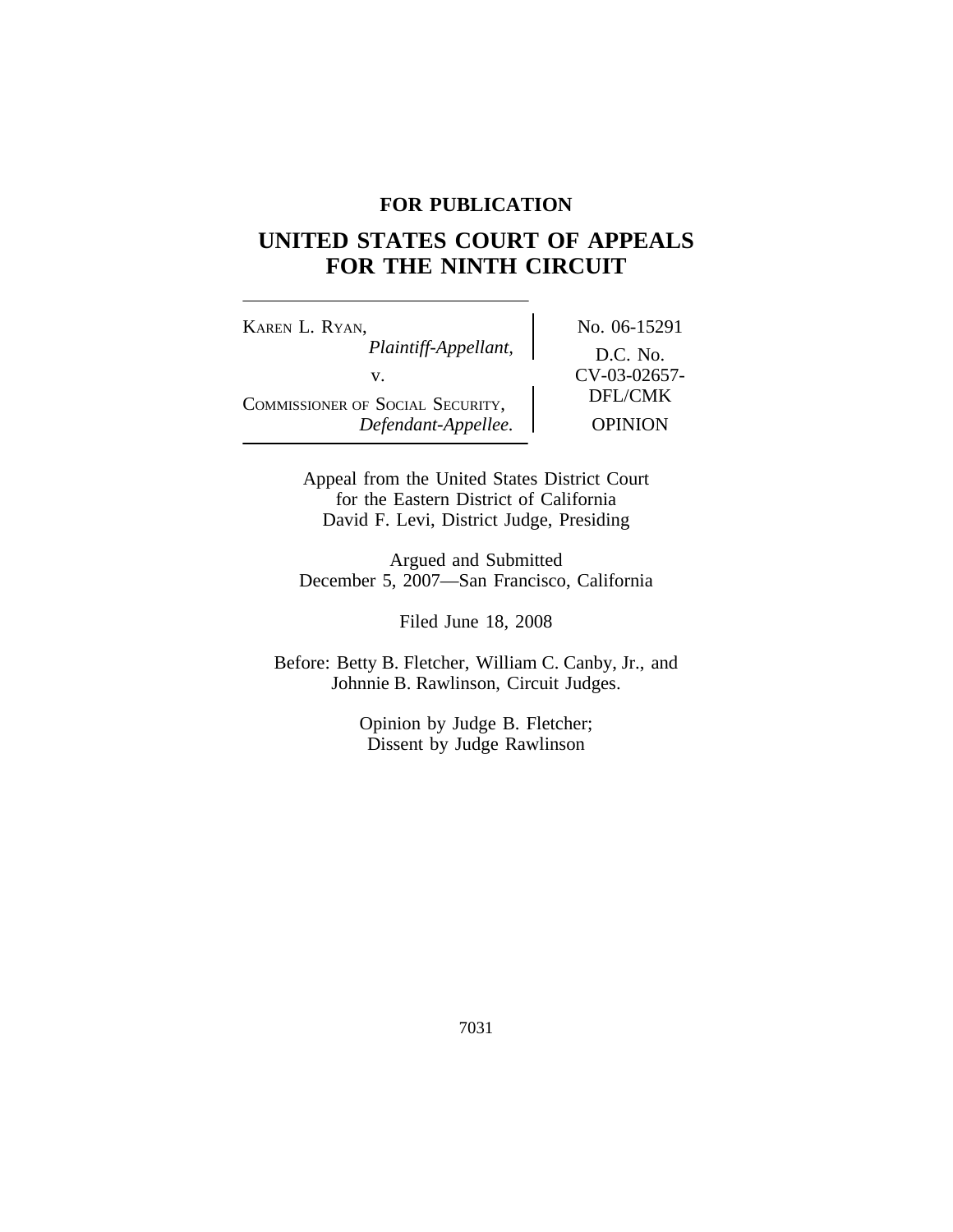### **COUNSEL**

Harvey P. Sackett, Esq., Attorney at Law, San Jose, California, for the plaintiff-appellant.

John C. Cusker, United States Attorney, Office of the General Counsel Social Security Administration, San Francisco, California, for the defendant-appellee.

## **OPINION**

#### B. FLETCHER, Circuit Judge:

Plaintiff-Appellant Karen L. Ryan appeals the district court's order granting summary judgment in favor of the Defendant-Appellee, upholding the Commissioner of Social Security's decision denying her application for Title II disability benefits. The Administrative Law Judge ("ALJ") did not give full weight to the opinions of two examining psychologists, characterizing their opinions as too heavily based on Ryan's "subjective complaints," and as being inconsistent with the records of Ryan's treating physician, a family practitioner. There was no inconsistency. The records of Ryan's treating physician, if anything, supported the examining psychologist's assessment that Ryan was incapable of maintaining a regular work schedule. Because substantial evidence does not support the ALJ's denial of disability benefits, we reverse.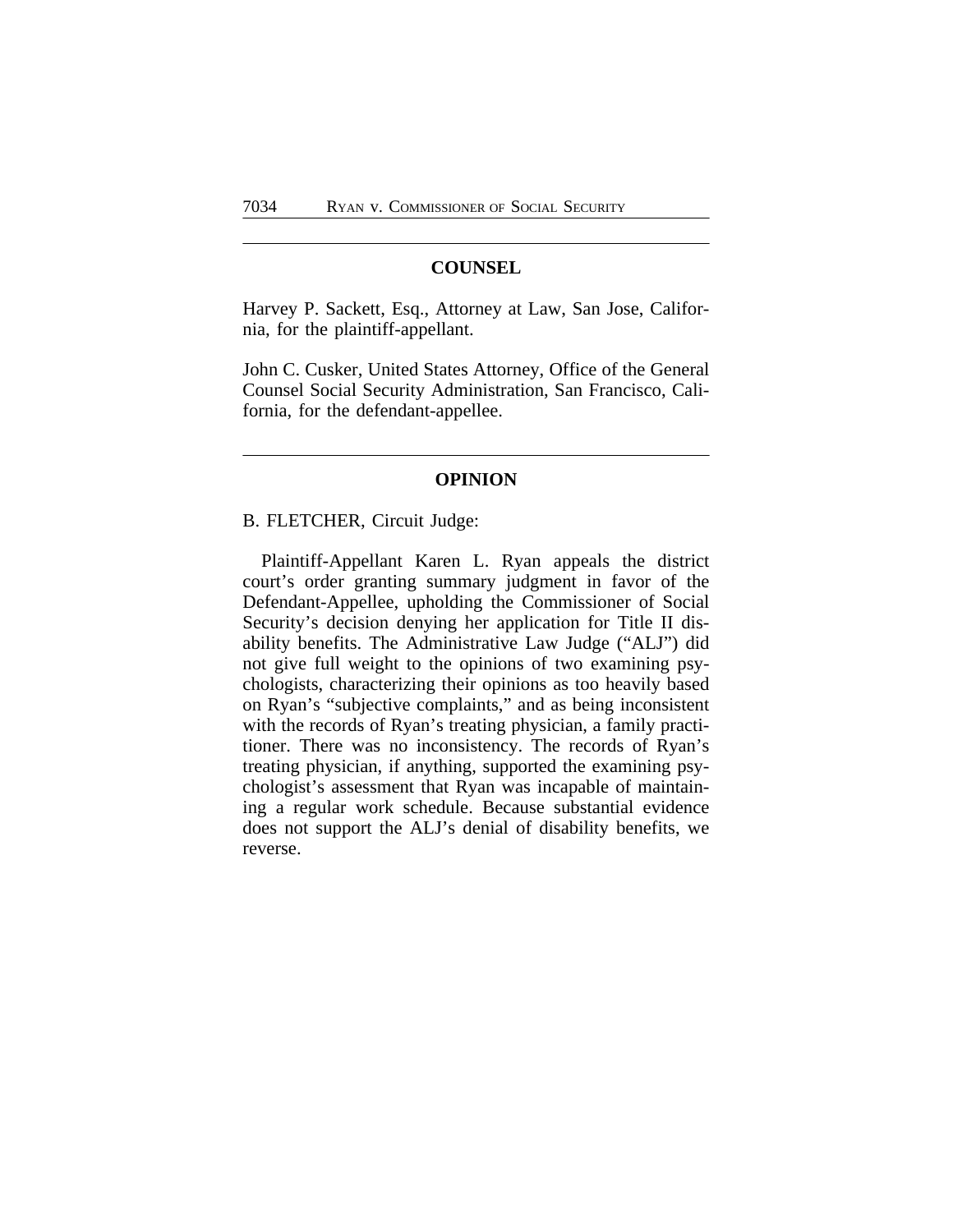#### **I. BACKGROUND**

#### **A. The claimant's medical history.**

Prior to filing for disability, Ryan worked for several years as a cashier and attendant at a garbage transfer station. She was placed on administrative leave in October 1999 after failing a random drug test and was ultimately terminated in late 1999. After she was fired, in December 1999 Ryan began to complain to her treating physician, family practitioner Dr. Neva Monigatti-Lake, that she was suffering "feelings of immobility, panic attacks, [and] crying spells." Dr. Monigatti-Lake's notes from that early December visit indicated an assessment of "anxiety disorder," and she increased Ryan's dosage of anti-depressants. When Ryan visited Dr. Monigatti-Lake a week later, she continued to assess her with "anxiety disorder, improving" and "depression, improving." On Ryan's next visit to Dr. Monigatti-Lake on March 1, 2000, the diagnosis was still "anxiety disorder," with no indication that Ryan had improved. Dr. Monigatti-Lake's observation notes indicated that during the March 1 visit Ryan was "coherent but very agitated. Rapid speaking and hand movements." Those symptoms persisted. When Ryan visited Dr. Monigatti-Lake on March 15, 2000, she noted again that Ryan was "very agitated but coherent," diagnosed anxiety disorder, and referred Ryan to counseling. When Dr. Monigatti-Lake saw Ryan again on April 4, 2000, she continued to diagnose anxiety disorder and noted rapid speech. Dr. Monigatti-Lake referred Ryan to the Department of Social Services on May 2, 2000 and enclosed her treatment records.

Ryan underwent a comprehensive psychiatric evaluation by Dr. Rajinder Randhawa on May 27, 2000. Dr. Randhawa observed that Ryan was "very distraught, edgy, nervous, shaky, and keeps shaking her legs throughout the evaluation. She appears to be somewhat anxious. . . . She speaks in a very rapid manner at times. She is very repetitive and circumstantial and is difficult to redirect." Dr. Randhawa diagnosed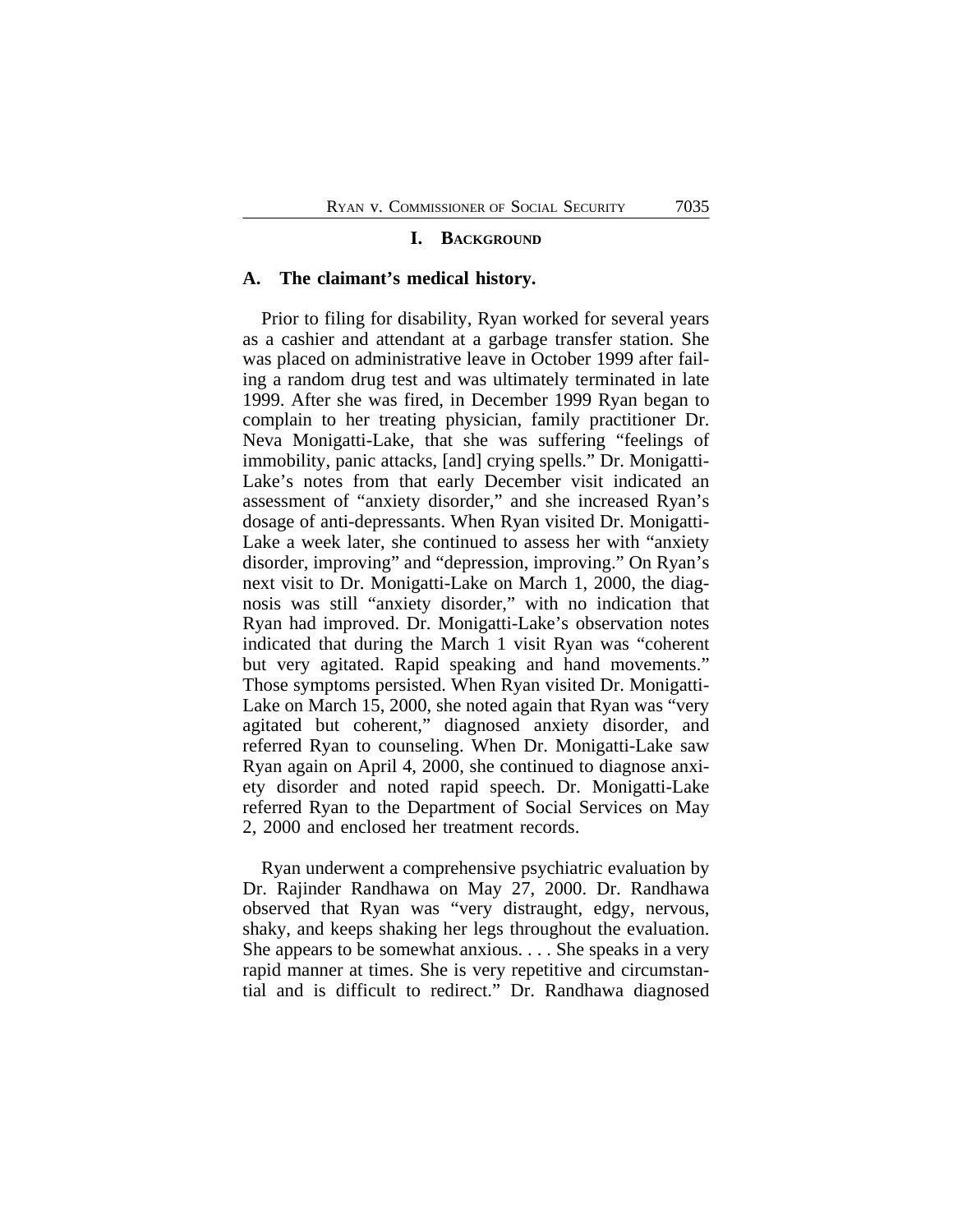Ryan with anxiety disorder and depression. Although Dr. Randhawa's prognosis was that Ryan was "treatable" and "likely to improve," the clinical notes also indicated that Ryan "continues to experience significant anxiety and continuing depression." Dr. Randhawa's functional assessment was that Ryan "would not be able to maintain regular attendance in the work place due to extreme anxiety and continuing depression, especially when faced in a work like situation . . . . She would not be able to complete a normal workday/workweek without interruptions from her psychiatric condition at present. She is not likely to deal with the usual stressors in a competitive work place." Dr. Randhawa predicted that Ryan could improve and return to work with "skilled psychiatric treatment with adequate psychiatric medication," but the assessment as of May 27 was that Ryan was incapable of maintaining a regular work schedule.

Ryan's treatment records were subsequently reviewed by two non-examining physicians, Drs. Harman and Harrison. On June 30, 2000, after completing check-boxes on a standardized form, Dr. Harman opined without elaboration that "with continued [treatment] anticipate able to do complex in low public with moderate impairments in ability to sustain [concentration and attention] [persistence and pace] and ability to complete regular workweek without interruption from her [psychological symptoms]." Dr Harrison affirmed Dr. Harman's opinion without comment on October 12, 2000. Drs. Harman and Harrison, however, never examined Ryan or reviewed her records after this assessment.**<sup>1</sup>**

**<sup>1</sup>**Ryan, meanwhile, continued to see Dr. Monigatti-Lake for various physical ailments. In a June 14, 2000 follow-up visit from knee surgery, Dr. Monigatti-Lake noted that Ryan still had "quite a bit of anxiety" and noted "anxiety disorder, improving." Ryan also saw an internist, Dr. Julian R. Espino, on December 2, 2000. Dr. Espino's examination was primarily physical, although he included a diagnosis of "anxiety disorder" and observed that Ryan "clearly needs to be on her medication for anxiety."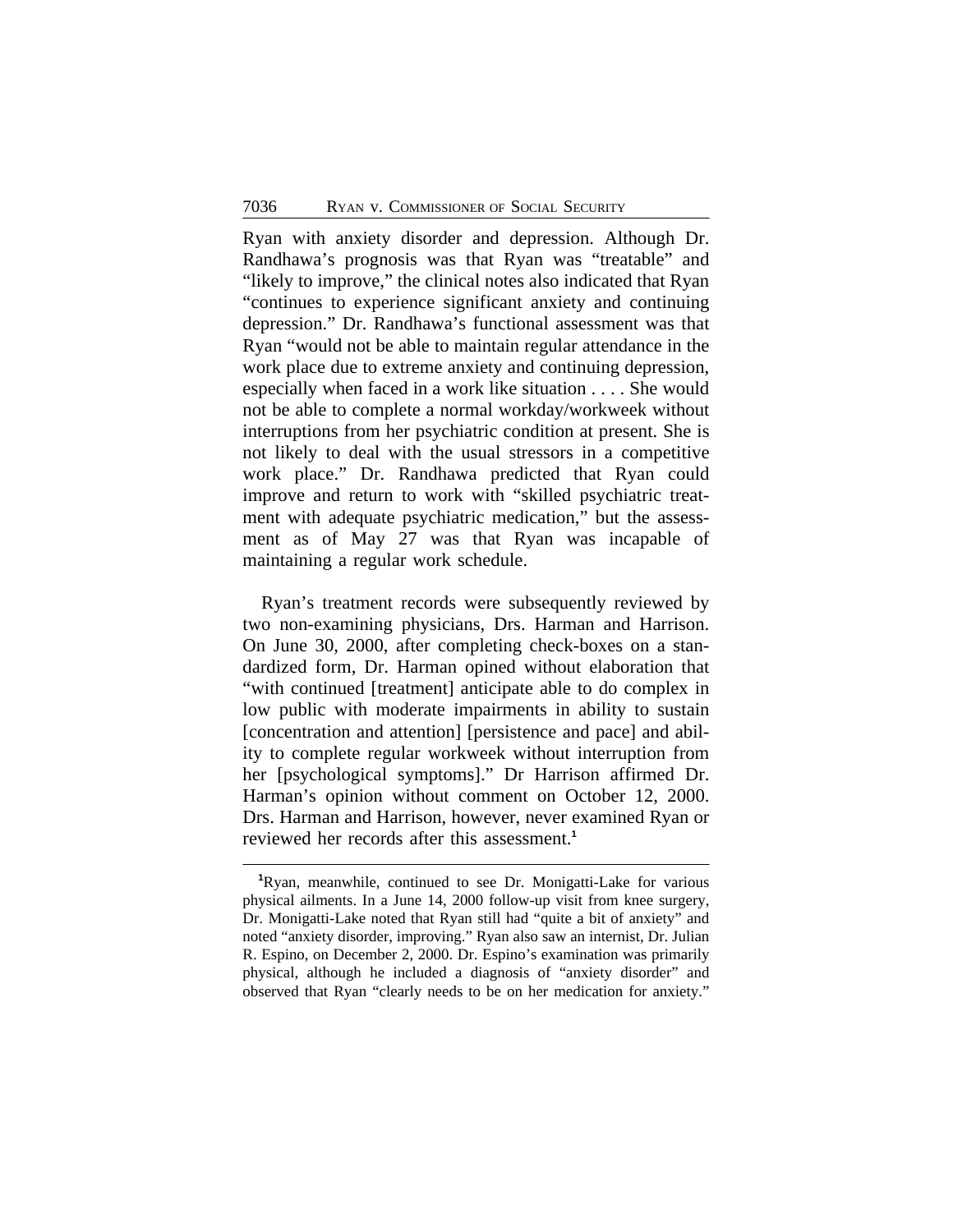Ryan continued to see Dr. Monigatti-Lake with regularity. On January 16, 2001, Dr. Monigatti-Lake observed that Ryan was calmer than normal, but continued to diagnose anxiety disorder. On February 6, 2001, Dr. Monigatti-Lake observed that Ryan was "slightly less anxious," but again diagnosed "anxiety disorder, slowly improving." On her next visit to Dr. Monigatti-Lake, on September 25, 2001, the diagnosis was "chronic depression and anxiety," with no notation that the condition was improving. The last notation in Dr. Monigatti-Lake's records regarding Ryan's mental health came on June 13, 2002, when Monigatti-Lake noted that Ryan was still suffering from occasional panic attacks.

The final psychological examination in the record was conducted on January 6, 2003 by Dr. Douglas R. Crisp, a doctor with the Nevada County Behavioral Health Department. Dr. Crisp observed that Ryan was "extremely anxious, hyperventilating, [and] making a lot of grunting noises." Dr. Crisp recorded Ryan's description of her daily affairs, noting that she rarely left the small one-room shack where she lives unless to buy food. Dr. Crisp noted that Ryan "talked nonstop from the time she sat down until she left. . . . Affect was quite constricted with some lability, though, due to the anxiety." Dr. Crisp's ultimate diagnosis was "major depression with agoraphobia [and] anxiety."

#### **B. Procedural history.**

Ryan filed for Title II disability benefits on April 26, 2000. After an initial hearing, Ryan was denied benefits in a March 21, 2002 decision. The Appeals Council remanded for further vocational evidence and to allow Ryan to present additional medical evidence. On January 16, 2003, a supplemental hearing was held; Ryan testified, as did a vocational expert proffered by the Agency.

At the hearing before the ALJ, Ryan testified that she had only done laundry twice in the previous year. She cooked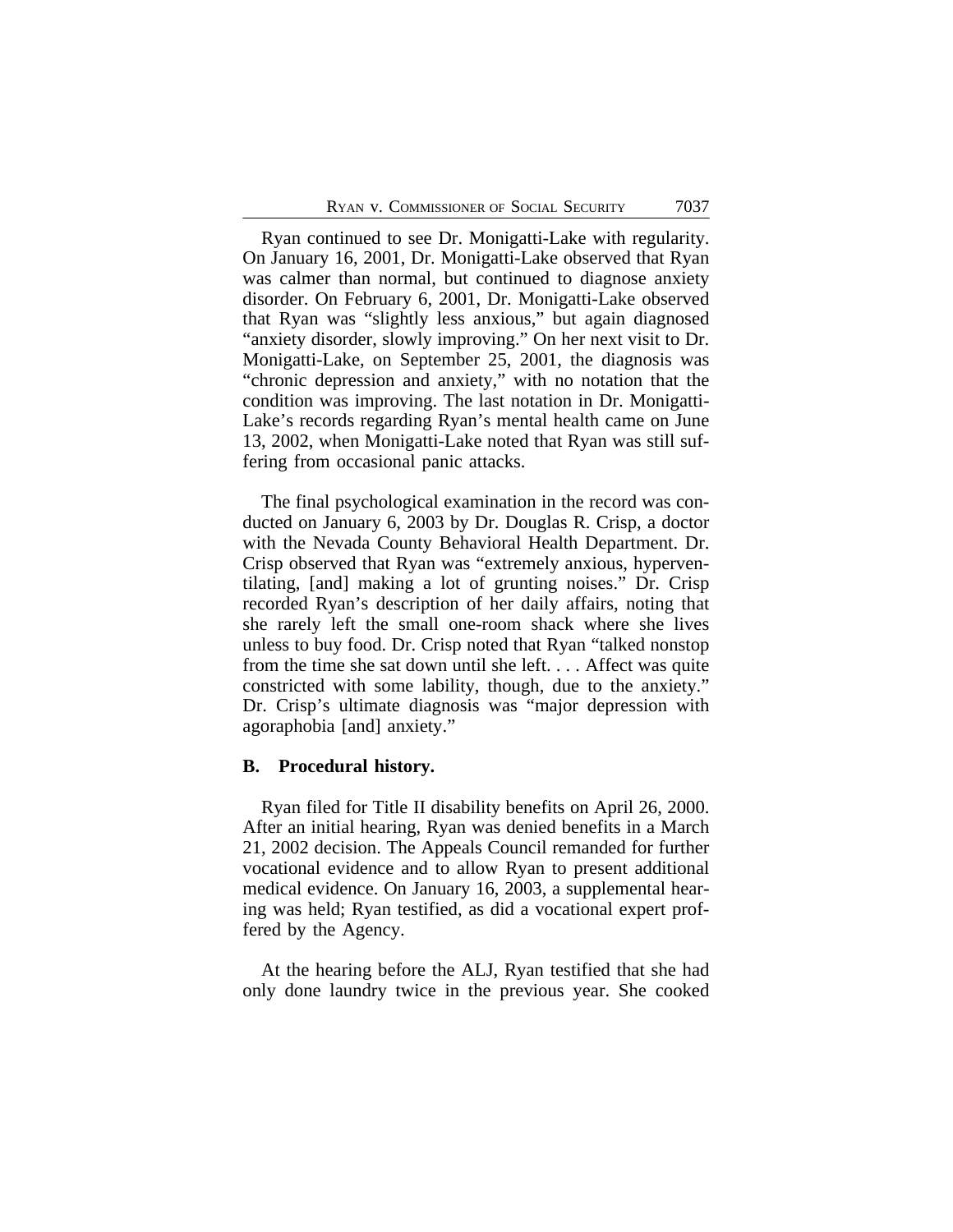only one meal a day and cleaned her home no more than once a month. Ryan testified that she had, essentially, no outside activities beyond her daily subsistence living and watching television. As to her mental condition, Ryan testified: "I have a very difficult time in concentrating and making decisions, or I don't remember very well. I get very confused and I have trouble understanding instructions. It's almost like the dots don't quite connect." Ryan testified that she was taking prescribed medication for depression and anxiety, but that her "anxiety is very hard to control. I've had many episodes of panic attacks." She testified that since the 2002 hearing, her depression had gotten worse.

The only other witness to testify was the Agency's vocational expert, Susan C. Clavel. In response to hypotheticals from the ALJ, Clavel testified that there were more than a million jobs in the national economy that required the ability to lift "40 pounds, no other physical restrictions, [and] only occasional contact with employees and supervisors and no public contact." On cross-examination, however, Clavel testified that if a person were unable to maintain regular attendance in the workplace due to anxiety, or unable to complete a normal workday or workweek without interruption from a psychiatric condition, that there were no jobs in the national economy that would accommodate those restrictions.

On May 17, 2003 the ALJ issued his written decision. Although he acknowledged that the "record supports a determination that the claimant has been limited as a result of severe anxiety and depressive disorder since the alleged onset date," he nonetheless did not accord full weight to the testimony of Dr. Randhawa or the most recent psychological examination in the record, Dr. Crisp's. Specifically, he rejected Dr. Randhawa's assessment that Ryan would have difficulty maintaining a regular work schedule due to her anxiety and depression. The ALJ reasoned that Dr. Randhawa's evaluation was "based more upon the claimant's subjective complaints which are not fully supported in the record. The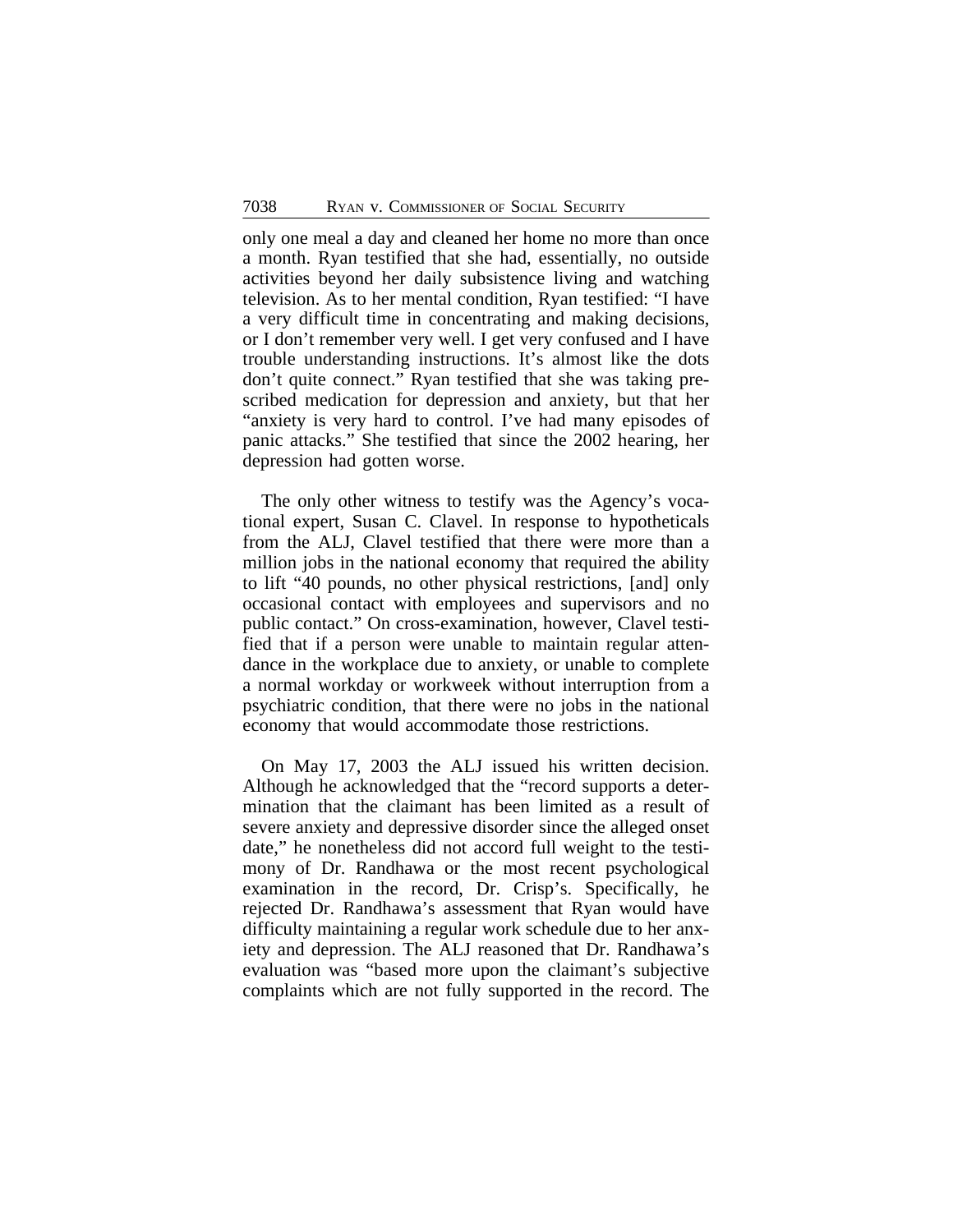undersigned has reviewed in detail the claimant's records from her treating source, Dr. Monigatti-Lake, and while this physician has noted ongoing symptoms of anxiety and depressive symptoms, the claimant has not complained to the same degree as reported to Dr. Randawa [sic]." The ALJ likewise concluded that the treating records did not support Dr. Crisp's agoraphobia and major depression diagnoses. The ALJ thus found that Ryan could perform work "with little or no anxiety" so long as she had only occasional contact with peers and no contact with the public, a finding he described as "consistent with" the opinion of the non-examining state physicians who reviewed Ryan's records in June, 2000 and October, 2000. Ryan sought review in the district court, and on crossmotions for summary judgment, the court affirmed. The district court adopted the ALJ's rationale for rejecting the testimony of Dr. Randhawa. This appeal followed.

#### **II. STANDARD OF REVIEW**

We review the district court's decision in a social security case *de novo*. *Burch v. Barnhart*, 400 F.3d 676, 679 (9th Cir. 2005). The Social Security Administration's disability determination should be upheld unless it is based on legal error or is not supported by substantial evidence. *Stout v. Comm'r Soc. Sec. Admin*., 454 F.3d 1050, 1052 (9th Cir. 2006). "Substantial evidence is more than a mere scintilla but less than a preponderance." *Bayliss v. Barnhart*, 427 F.3d 1211, 1214 n.1 (9th Cir. 2005) (internal quotation marks and citation omitted). It is "such relevant evidence as a reasonable mind might accept as adequate to support a conclusion." *Burch*, 400 F.3d at 679 (internal quotation marks and citation omitted). "Where evidence is susceptible to more than one rational interpretation," the ALJ's decision should be upheld. *Id.* "However, a reviewing court must consider the entire record as a whole and may not affirm simply by isolating a 'specific quantum of supporting evidence.<sup>5</sup> " *Robbins v. Soc. Sec. Admin.*, 466 F.3d 880, 882 (9th Cir. 2006) (quoting *Hammock v. Bowen*, 879 F.2d 498, 501 (9th Cir. 1989)).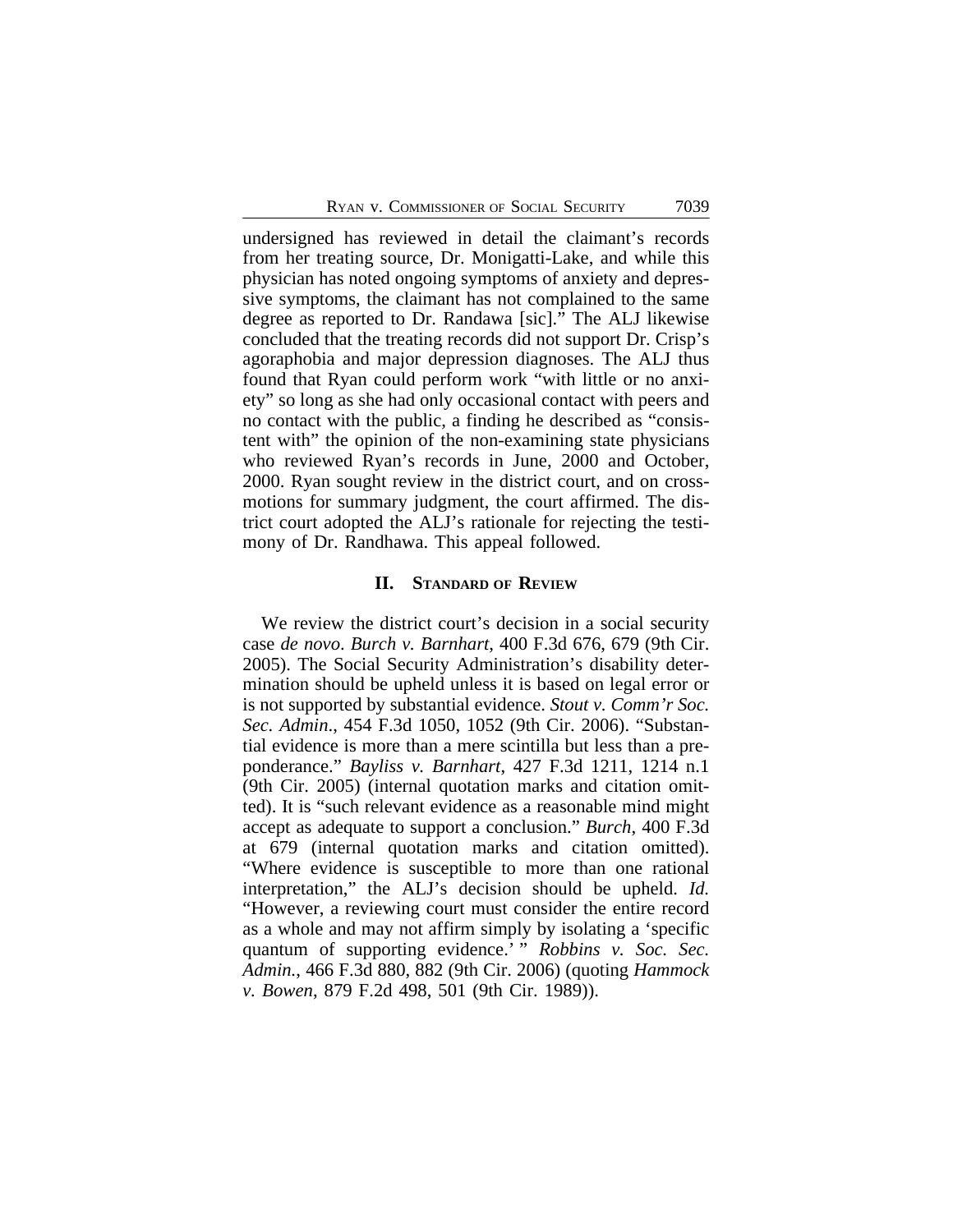In conjunction with the relevant regulations, we have also developed standards that guide our analysis of an ALJ's weighing of medical evidence. *See* 20 C.F.R. § 404.1527. "To reject [the] uncontradicted opinion of a treating or examining doctor, an ALJ must state clear and convincing reasons that are supported by substantial evidence." *Bayliss*, 427 F.3d at 1216 (citing *Lester v. Chater*, 81 F.3d 821, 830-31 (9th Cir. 1995)). "If a treating or examining doctor's opinion is contradicted by another doctor's opinion, an ALJ may only reject it by providing specific and legitimate reasons that are supported by substantial evidence." *Id.* Finally, the opinion of an examining physician is entitled to greater weight than the opinion of a nonexamining physician. *Lester*, 81 F.3d at 830.

#### **III. DISCUSSION**

Ryan argues that the ALJ erred by improperly rejecting the opinion of Dr. Randhawa, an examining physician.**<sup>2</sup>** Dr. Randhawa opined that Ryan would be unable to complete a regular work week due to her mental impairments. The ALJ's rejection of this testimony led to his determination at step five of the sequential evaluation that Ryan was capable of performing work other than her past relevant work.**<sup>3</sup>** Substantial

<sup>3</sup>The guidelines direct an ALJ to review a disability claim using a fivestep sequential evaluation. 20 C.F.R.  $\S$  404.1520(a)(4)(i)-(v).

<sup>&</sup>lt;sup>2</sup>We reject the Agency's argument that this issue was not presented to the district court. Both parties briefed the ALJ's weighing of the medical evidence in the district court. The district court's summary judgment order quoted, in full, the ALJ's decision related to the medical evidence and agreed with the ALJ's summary of that evidence. The issue is properly before us. *Nelson v. Adams, USA, Inc.*, 529 U.S. 460, 469 (2000) ("[T]his principle [of preserving issues] does not demand the incantation of particular words; rather, it requires that the lower court be fairly put on notice as to the substance of the issue.").

<sup>(</sup>i) At the first step, we consider your work activity, if any. If you are doing substantial gainful activity, we will find that you are not disabled. . . .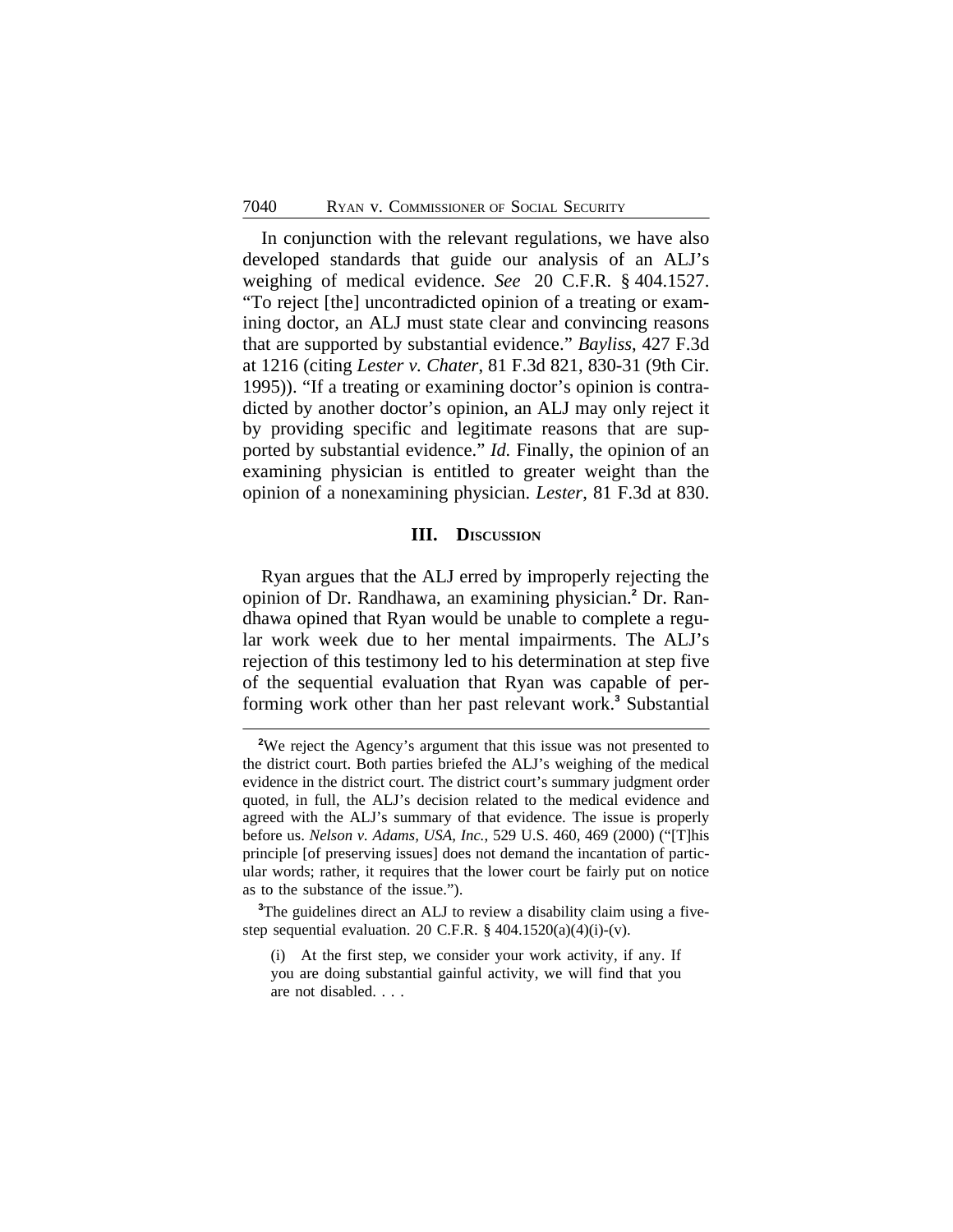evidence does not support the ALJ's decision. The ALJ proffered two reasons for rejecting Dr. Randhawa's opinion: (1) it was based too heavily on Ryan's "subjective complaints" and (2) it was not supported by the records of Ryan's treating physician Dr. Monigatti-Lake. Neither is a "clear and convincing reason" supported by substantial evidence necessary to reject the testimony of an examining doctor. *Bayliss*, 427 F.3d at 1216.

**[1]** First, Dr. Randhawa's comprehensive psychiatric evaluation was not based on Ryan's subjective complaints. Dr. Randhawa did, unsurprisingly, record in a section of his evaluation entitled "History of Present Illness," the symptoms relayed to him by Ryan, including Ryan's inability to interact with others or make decisions without experiencing significant anxiety. But in the "Mental Status Examination" portion of the exam he also recorded several of his own clinical

(iv) At the fourth step, we consider our assessment of your residual functional capacity and your past relevant work. If you can still do your past relevant work, we will find that you are not disabled. . . .

(v) At the fifth and last step, we consider our assessment of your residual functional capacity and your age, education, and work experience to see if you can make an adjustment to other work. If you can make an adjustment to other work, we will find that you are not disabled. If you cannot make an adjustment to other work, we will find that you are disabled. . . .

<sup>(</sup>ii) At the second step, we consider the medical severity of your impairment(s). If you do not have a severe medically determinable physical or mental impairment that meets the duration requirement in § 404.1509, or a combination of impairments that is severe and meets the duration requirement, we will find that you are not disabled. . . .

<sup>(</sup>iii) At the third step, we also consider the medical severity of your impairment(s). If you have an impairment(s) that meets or equals one of our listings in appendix 1 of this subpart and meets the duration requirement, we will find that you are disabled. . . .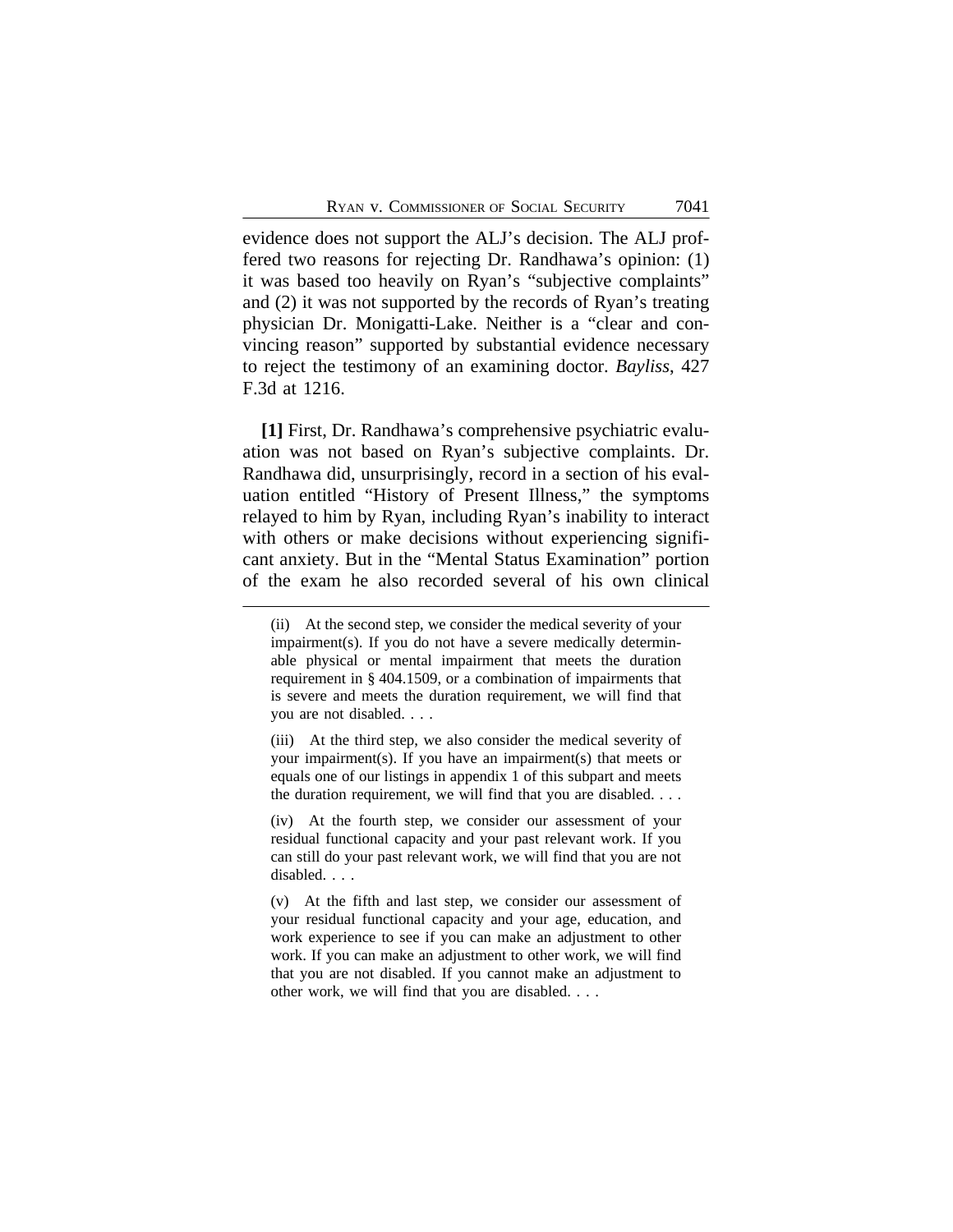observations of Ryan: "Behavior and mannerisms are somewhat odd. She has rapid speech. . . . She is easily agitated and appears to be very angry." Randhawa further observed Ryan's affect as "anxious, distraught, nervous, shaky, and edgy." An ALJ may reject an examining physician's opinion if it is contradicted by clinical evidence. *Bayliss*, 427 F.3d at 1216. But an ALJ does not provide clear and convincing reasons for rejecting an examining physician's opinion by questioning the credibility of the patient's complaints where the doctor does not discredit those complaints and supports his ultimate opinion with his own observations. *Edlund v. Massanari*, 253 F.3d 1152, 1159 (9th Cir. 2001) ("In sum, the ALJ appears to have relied on her doubt's about [the claimant's] overall credibility to reject the entirety of [the examining psychologist's] report, including portions that [the psychologist] deemed to be reliable."). There is nothing in the record to suggest that Dr. Randhawa disbelieved Ryan's description of her symptoms, or that Dr. Randhawa relied on those descriptions more heavily than his own clinical observations in reaching the conclusion that Ryan was incapable of maintaining a regular work schedule. *Regennitter v. Comm'r Soc. Sec. Admin*., 166 F.3d 1294, 1300 (9th Cir. 1999) (substantial evidence did not support ALJ's finding that examining psychologists took claimant's "statements at face value" where psychologists' reports did not contain "any indication that [the claimant] was malingering or deceptive").

**[2]** Second, the purported inconsistency between Dr. Randhawa's opinion and Dr. Monigatti-Lake's records is also not a clear and convincing reason supported by substantial evidence sufficient to discredit Dr. Randhawa's assessment. The ALJ explained that while "[Dr. Monigatti-Lake] has noted ongoing symptoms of anxiety and depressive symptoms, the claimant has not complained to the same degree of symptoms reported to Dr. Randawa [sic]." But Ryan consistently complained of and Dr. Monigatti-Lake observed—even when Ryan was seeing Dr. Monigatti-Lake for problems unconnected to her anxiety and depression—symptoms consistent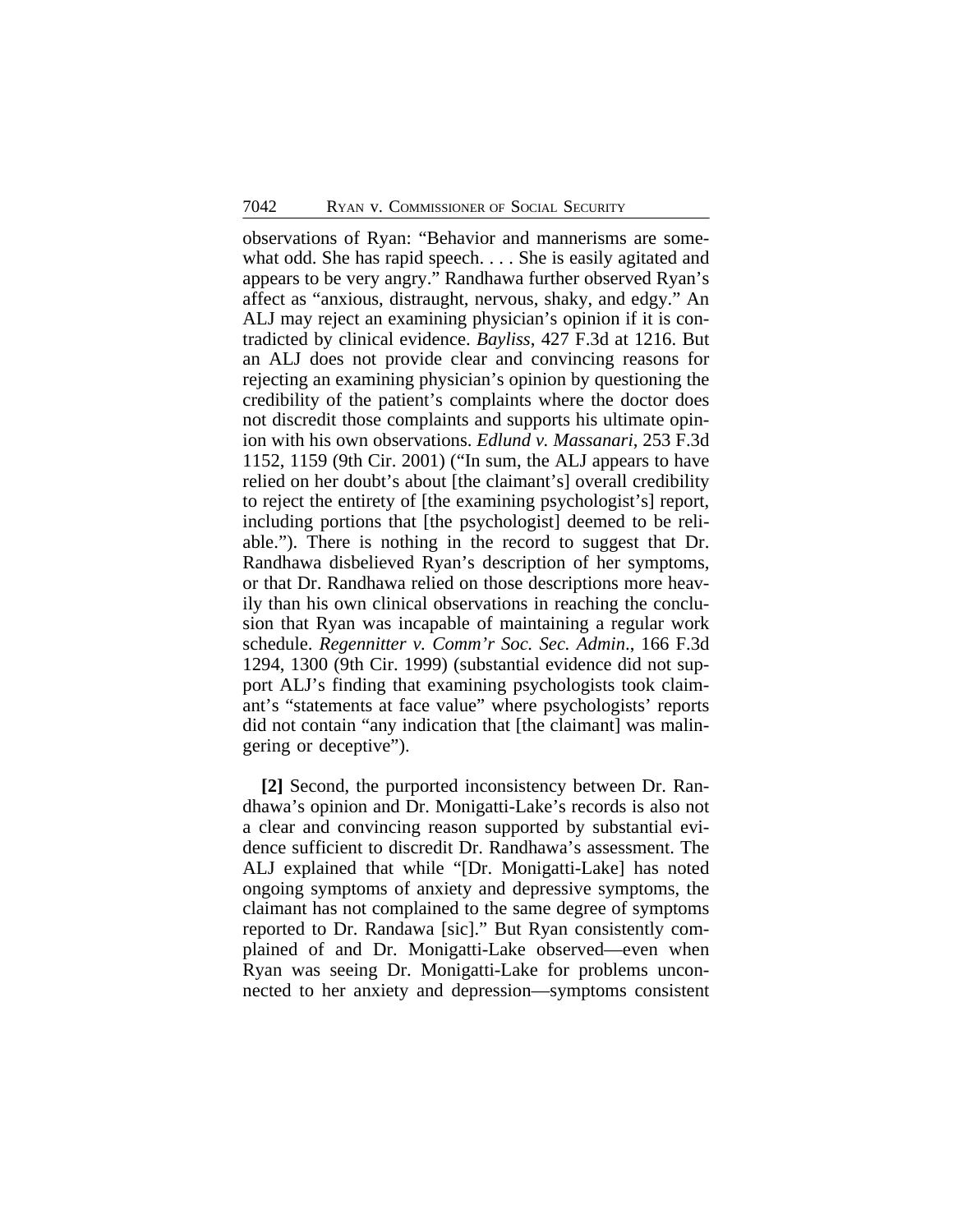with those reported to and by Dr. Randhawa. In five of the six visits with Dr. Monigatti-Lake that preceded her assessment by Dr. Randhawa, she was diagnosed by Dr. Monigatti-Lake with either "anxiety disorder," "depression," or both. During those visits she complained of: "feelings of immobility, panic attacks, crying spells" (December 14, 1999); an inability to "concentrate very well" (December 21, 1999); was observed as having "[r]apid speaking and hand movements" (March 1, 2000); described as "very agitated but coherent" (March 15, 2000); and "rapidly speaking" (April 4, 2000).**<sup>4</sup>** Although Ryan certainly described her symptoms in more detail during her comprehensive psychological evaluation than she did in regular visits to her family doctor, that does not render Dr. Randhawa's opinion inconsistent with Dr. Monigatti-Lake's.**<sup>5</sup>** *Regennitter*, 166 F.3d at 1299 ("Nothing in [one examining doctor's report] rules out [another examining doctor's] more extensive findings.") (error under either "clear and convincing" or "specific and legitimate reasons" standards to reject an examining psychologist's report on the grounds that it contradicted a less extensive report); *Nguyen v. Chater*, 100 F.3d 1462, 1465 (9th Cir. 1996) ("Where the purported existence of an inconsistency is squarely contradicted by the record, it may not serve as the basis for the rejection of an examining physician's conclusions."). Nor are the references in Dr. Monigatti-Lake's notes that Ryan's anxiety and depression were "improving" sufficient to undermine the repeated diagnosis of those conditions, or Dr. Randhawa's more detailed report. *Holohan v. Massanari*, 246 F.3d 1195, 1205 (9th Cir.

**<sup>4</sup>**Ryan continued to report, and Dr. Monigatti-Lake continued to observe, similar symptoms after her May 27, 2000 assessment with Dr. Randhawa. Although in January and February of 2001 Dr. Monigatti-Lake's notes indicate that Ryan's anxiety was improving, by September 25, 2001—the last time her notes diagnose a mental disorder—Dr. Monigatti-Lake diagnosed "chronic depression and anxiety."

**<sup>5</sup>**Moreover, Dr. Randhawa explicitly took account of Dr. Monigatti-Lake's treatment history in making his diagnosis, noting that Ryan's extreme anxiety and depression continued, "despite the treatment she receives from her primary care physician."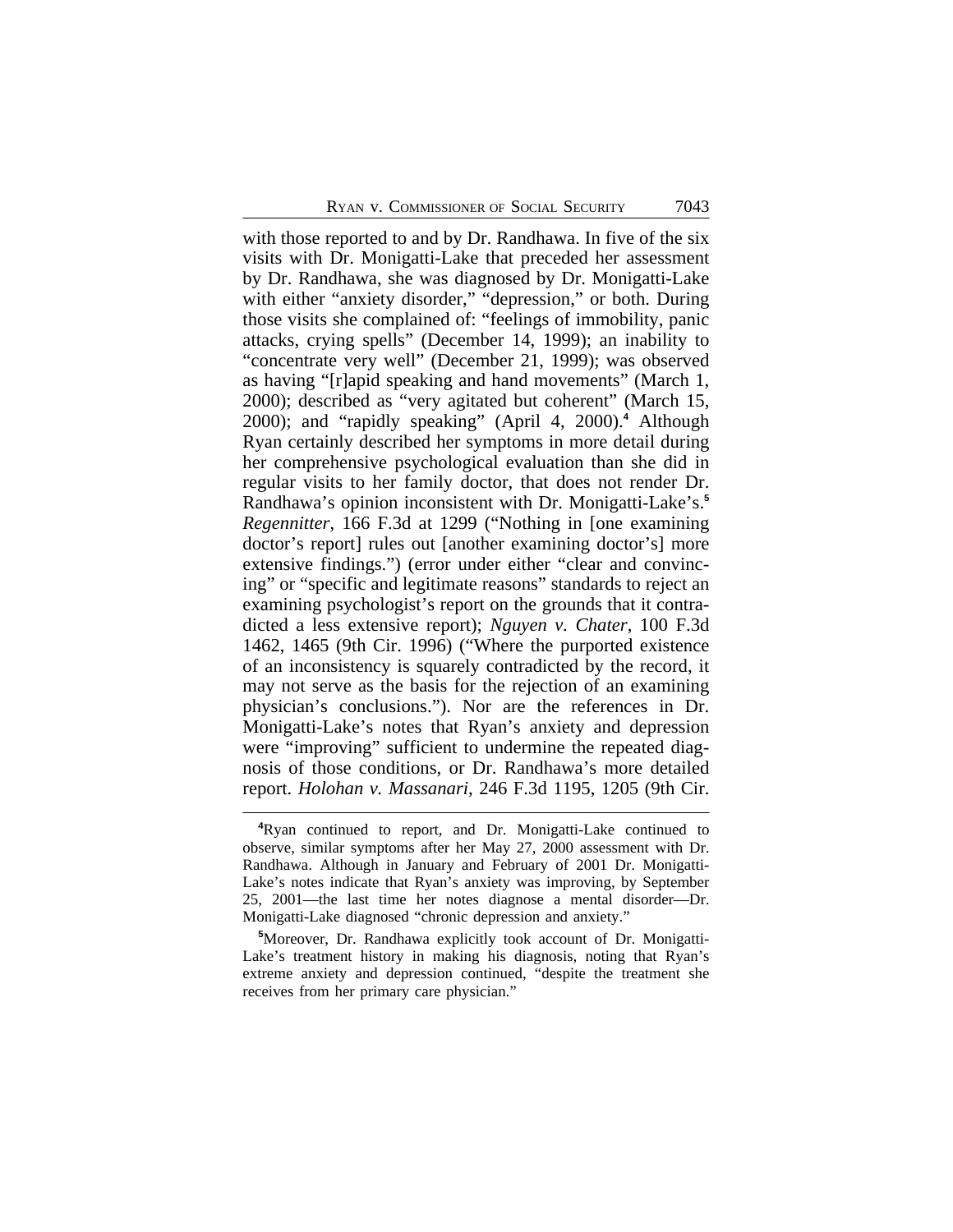2001) ("[The treating physician's] statements must be read in context of the overall diagnostic picture he draws. That a person who suffers from severe panic attacks, anxiety, and depression makes some improvement does not mean that the person's impairments no longer seriously affect her ability to function in a workplace.").**<sup>6</sup>**

**[3]** It is for these reasons that the ALJ also erred by discrediting the most recent mental health assessment by Dr. Crisp, who diagnosed Ryan with major depression and agoraphobia in January, 2003. This diagnosis is not at odds with Dr. Monigatti-Lake's treating records that characterize Ryan as suffering from chronic depression and anxiety in the visit closest in time to Dr. Crisp's diagnosis. *Regennitter*, 166 F.3d at 1299; *see also cf. Young v. Heckler*, 803 F.2d 963, 968 (9th Cir. 1986) ("Where a claimant's condition is progressively deteriorating, the most recent medical report is the most probative."). And like Dr. Randhawa, Dr. Crisp's diagnosis also relied on his clinical observations of Ryan.

**<sup>6</sup>**The dissent's observation that the majority "turns our Social Security jurisprudence on its head," is premised on its belief that the treating physician's clinical finding and the findings of the examining physicians and their conclusions are at odds—i.e., that the treating physician does not find Ryan disabled while the examining physicians do. Dissent at 7054. This is simply not true.

We agree, of course, with the dissent's observation that a treating physician's opinion is generally accorded more weight than the opinion of an examining or non-examining physician. *Lester*, 81 F.3d at 830. But that principle does not empower an ALJ to manufacture a conflict between a treating and examining physician, and then use the purported inconsistency to discredit the examining physician's opinion. As the dissent acknowledges, Dr. Monigatti-Lake never explicitly opined on the ultimate question of disability. Dissent at 7051. Nor is there anything in the record, contrary to the dissent's suggestion, to indicate that Dr. Monigatti-Lake expressed an opinion that Ryan was capable of maintaining a regular work schedule. *Id.* Dr. Monigatti-Lake *did*, however, repeatedly express an opinion that Ryan was suffering from depression and anxiety, and on that issue her opinion is consistent with the opinion of Dr. Randhawa. These are Dr. Monigatti-Lake's clinical notes. She was never asked or expected in those notes to opine on disability.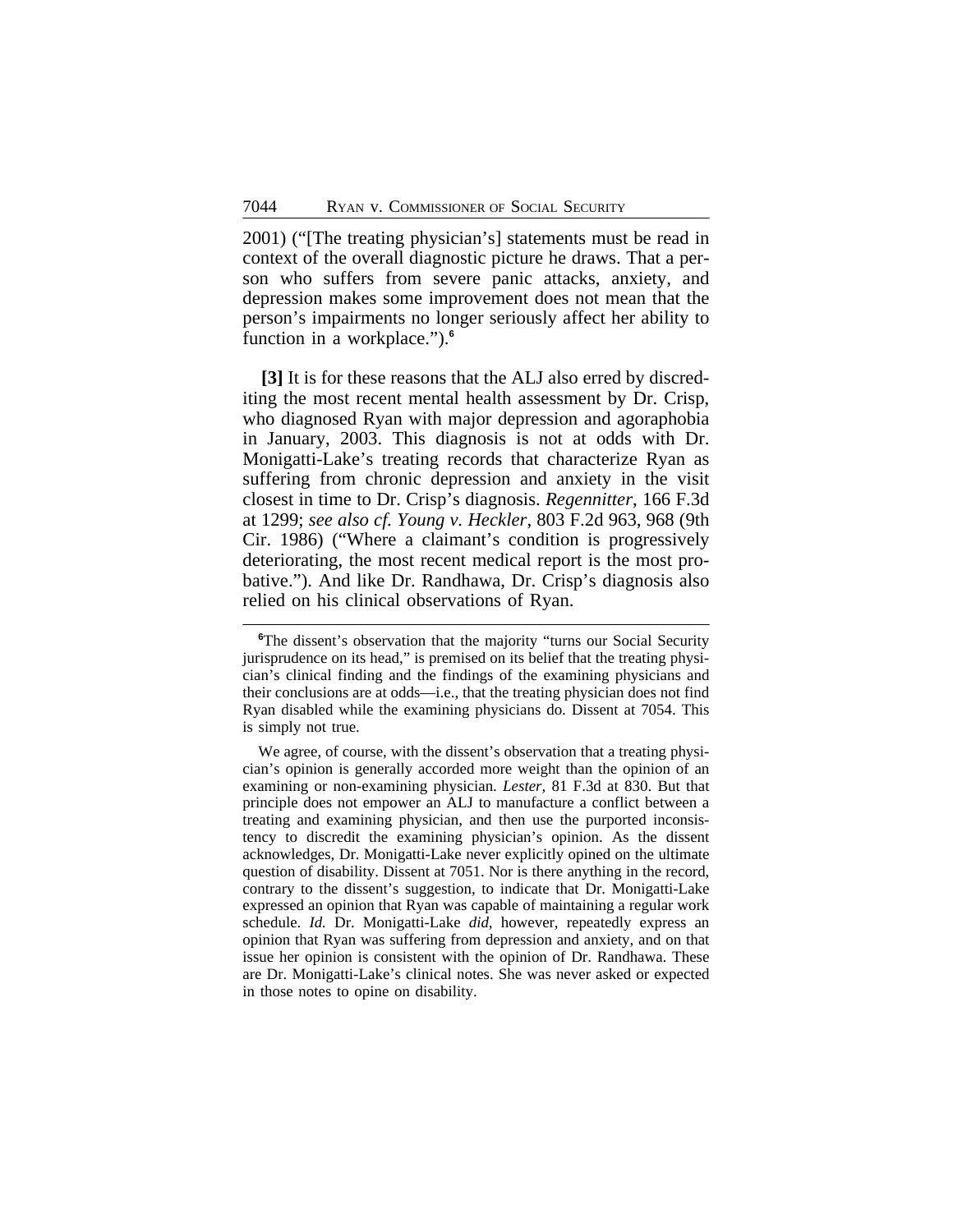**[4]** Finally, it is not possible to cure the ALJ's erroneous rejection of Dr. Randhawa's examining opinion with his finding that this rejection was "consistent with" the opinions of the two non-examining physicians, Drs. Harman and Harrison. The weight afforded a non-examining physician's testimony depends "on the degree to which they provide supporting explanations for their opinions." 20 C.F.R. § 404.1527(d)(3). The Mental Residual Functional Capacity Assessment ("MRFCA") form completed by Drs. Harman and Harrison contains no supporting explanation whatsoever for their opinion that "with continued [treatment]" Ryan could complete a regular workweek. That was simply their bare conclusion after checking a series of boxes on the MFCRA form, a conclusion that does not outweigh the remaining evidence in the record. *Hollohan*, 246 F.3d at 1207 (opinions supported by explanation and treatment records cannot be outweighed by opinion of nonexamining physician "who merely checked boxes without giving supporting explanations").

**[5]** Although the ALJ did not purport to rely on this form as his basis for rejecting Dr. Randhawa's and Dr. Crisp's opinions, even if we were to assume that he did, and thus considered their examining opinions controverted, the ALJ still failed to provide "specific and legitimate reasons" for rejecting those opinions. "The opinion of a nonexamining physician cannot by itself constitute substantial evidence that justifies the rejection of the opinion of either an examining physician *or* a treating physician." *Lester*, 81 F.3d at 831 (emphasis in original). As explained above, Dr. Monigatti-Lake's treating records do not contradict the opinions of either Drs. Randhawa or Crisp, whose opinions were in turn based as much on their own clinical observations as they were on Ryan's description of her symptoms. *Id.* at 833 ("The nonexamining medical advisor's testimony does not by itself constitute substantial evidence that warrants a rejection of either the treating doctor's or the examining psychologist's opinion.").

**[6]** Because the Commissioner's decision was not supported by substantial evidence, and because the record con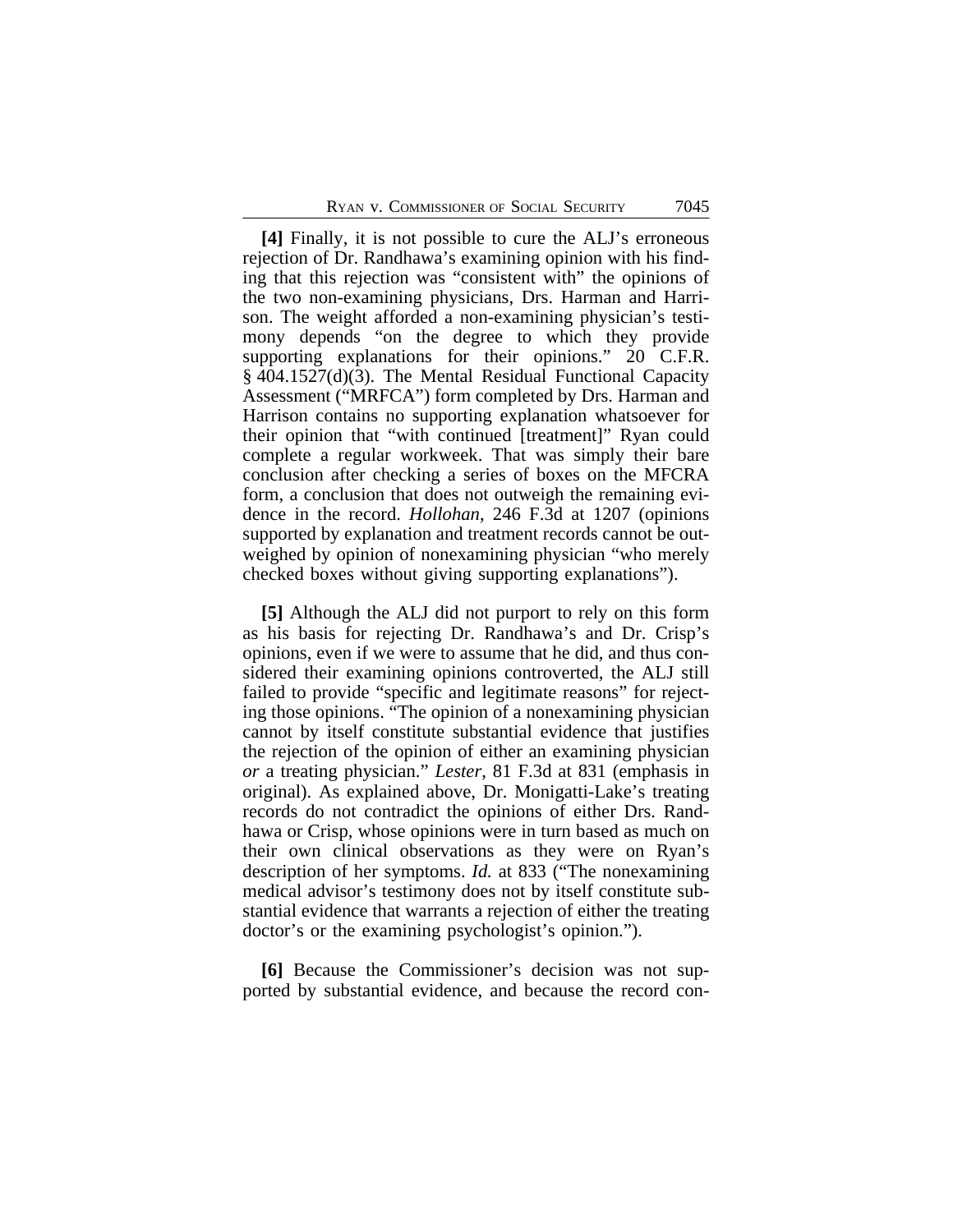firms that, if Dr. Randhawa's assessment were accepted, Ryan could not make an adjustment to perform any other work, we REVERSE and REMAND with instructions to remand to the Agency for payment of benefits. *Sprague v. Bowen*, 812 F.2d 1226, 1231-32 (9th Cir. 1987).

REVERSED AND REMANDED.

RAWLINSON, Circuit Judge, dissenting:

I respectfully dissent because, in my view, substantial evidence supports the decision of the Administrative Law Judge (ALJ). Unlike the majority, I am persuaded that the ALJ gave proper weight to the opinions of all medical providers.

For purpose of this appeal, Social Security claimant Karen Ryan (Ryan) began visiting her treating physician, Dr. Monigatti-Lake regarding "her situation at work" on October 18, 1999. Ryan informed Dr. Monigatti-Lake that Ryan was on administrative leave following a random drug test during which she tested "positive for THC and apparently some amphetamines." Dr. Monigatti-Lake diagnosed Ryan as experiencing a "stressful situation due to Ryan's work difficulties," which occurred "a couple of months" before "her 5 yr. retirement contract."

Although Ryan expressed optimism about continuing with her employment, it was not to be. Ryan was terminated, and visited Dr. Monigatti-Lake on December 14, 1999, complaining of feelings of immobility, panic attacks, [and] crying spells." Ryan reported that Effexor<sup>1</sup> she was taking was not

**<sup>1</sup>**Effexor (Venlafaxine) is used to treat depression, anxiety disorder, and panic disorder. AMERICAN SOCIETY OF HEALTH-SYSTEM PHARMACISTS, INC., DRUG INFORMATION: VENLAFAXINE (2007), http://www.nlm.nih.gov/ medlineplus/druginfo/medmaster/a694020.html.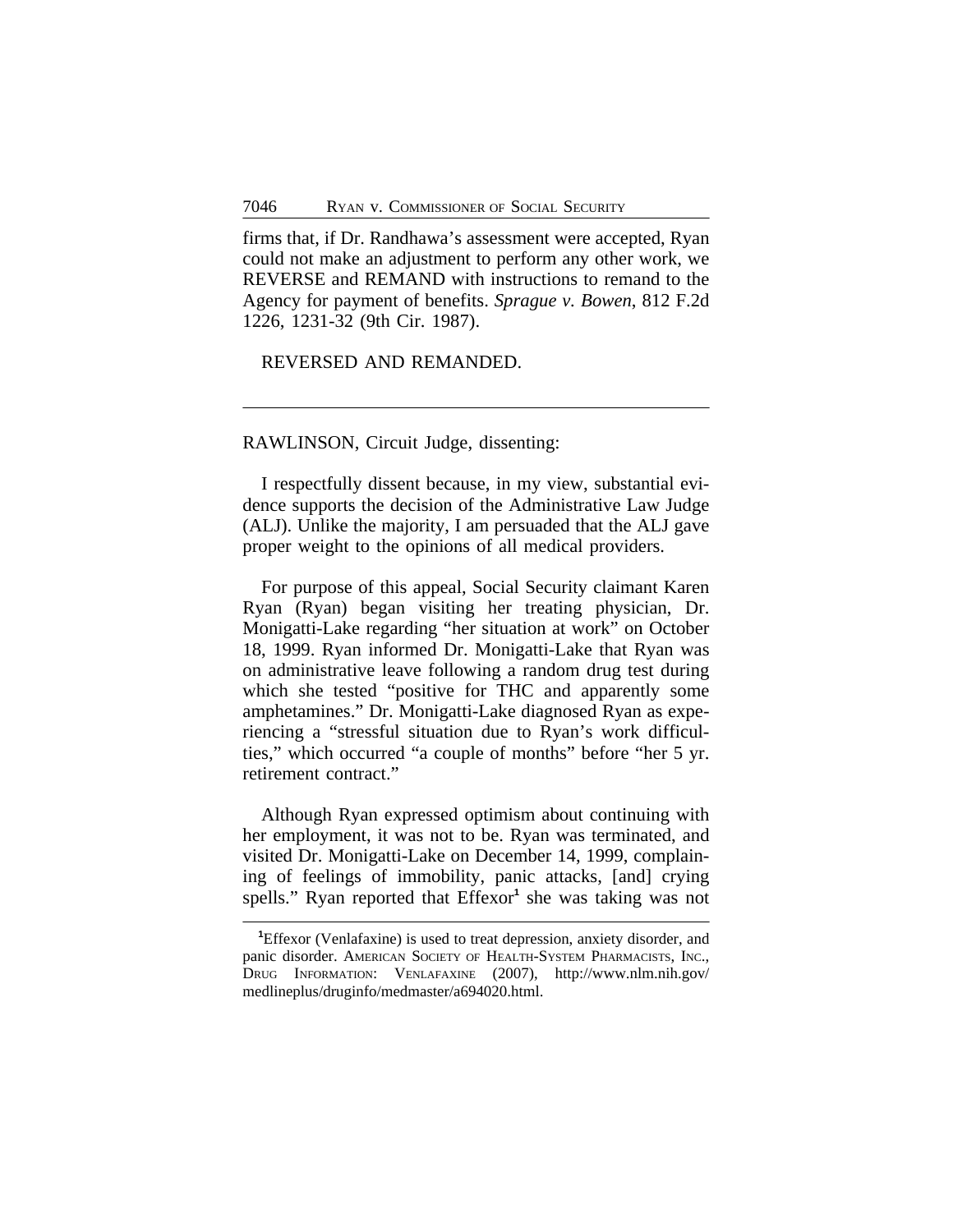helping. Dr. Monigatti-Lake observed that Ryan was "coherent and oriented," assessed that Ryan was suffering from anxiety disorder, increased the Effexor prescription and prescribed Xanax.**<sup>2</sup>**

Ryan was seen a week later, at which time she reported that she could not concentrate very well and "would still get somewhat emotional," but was doing better. Dr. Monigatti-Lake observed that Ryan was "calm" but "somewhat anxious." Dr. Monigatti-Lake's diagnosis was "[a]nxiety disorder, *improving*" and "[d]epression, *improving*." (Emphasis added). Dr. Monigatti-Lake encouraged Ryan to seek counseling, and gave her the names of some therapists.

Ryan next visited Dr. Monigatti-Lake two and one-half months later, reporting that she had "bad days and good days." Ryan inquired about BuSpar,**<sup>3</sup>** which Dr. Monigatti-Lake thought was a good idea. Dr. Monigatti-Lake observed that Ryan was coherent "but very agitated" and diagnosed her with "[a]nxiety disorder." Dr. Monigatti-Lake continued Ryan on Effexor, started a prescription for BuSpar and instructed Ryan that she could continue to take Xanax.

Two weeks later, Ryan was seen again. Ryan reported that she was doing well on BuSpar and was taking Effexor regularly. Dr. Monigatti-Lake observed that Ryan was coherent but very agitated. Ryan was diagnosed as suffering from anxiety disorder and again referred for counseling.

**<sup>2</sup>**Xanax (Alprazolam) is used to treat anxiety disorder and panic attacks. AMERICAN SOCIETY OF HEALTH-SYSTEM PHARMACISTS, INC., DRUG INFORMA-TION: ALPRAZOLAM (2003), http://www.nlm.nih.gov/medlineplus/druginfo/ medmaster/a684001.html.

**<sup>3</sup>**BuSpar (Buspirone) is used to treat anxiety disorders or in the shortterm treatment of symptoms of anxiety. AMERICAN SOCIETY OF HEALTH-SYSTEM PHARMACISTS, INC., DRUG INFORMATION: BUSPIRONE (2003), http://www.nlm.nih.gov/medlineplus/druginfo/medmaster/a688005 .html.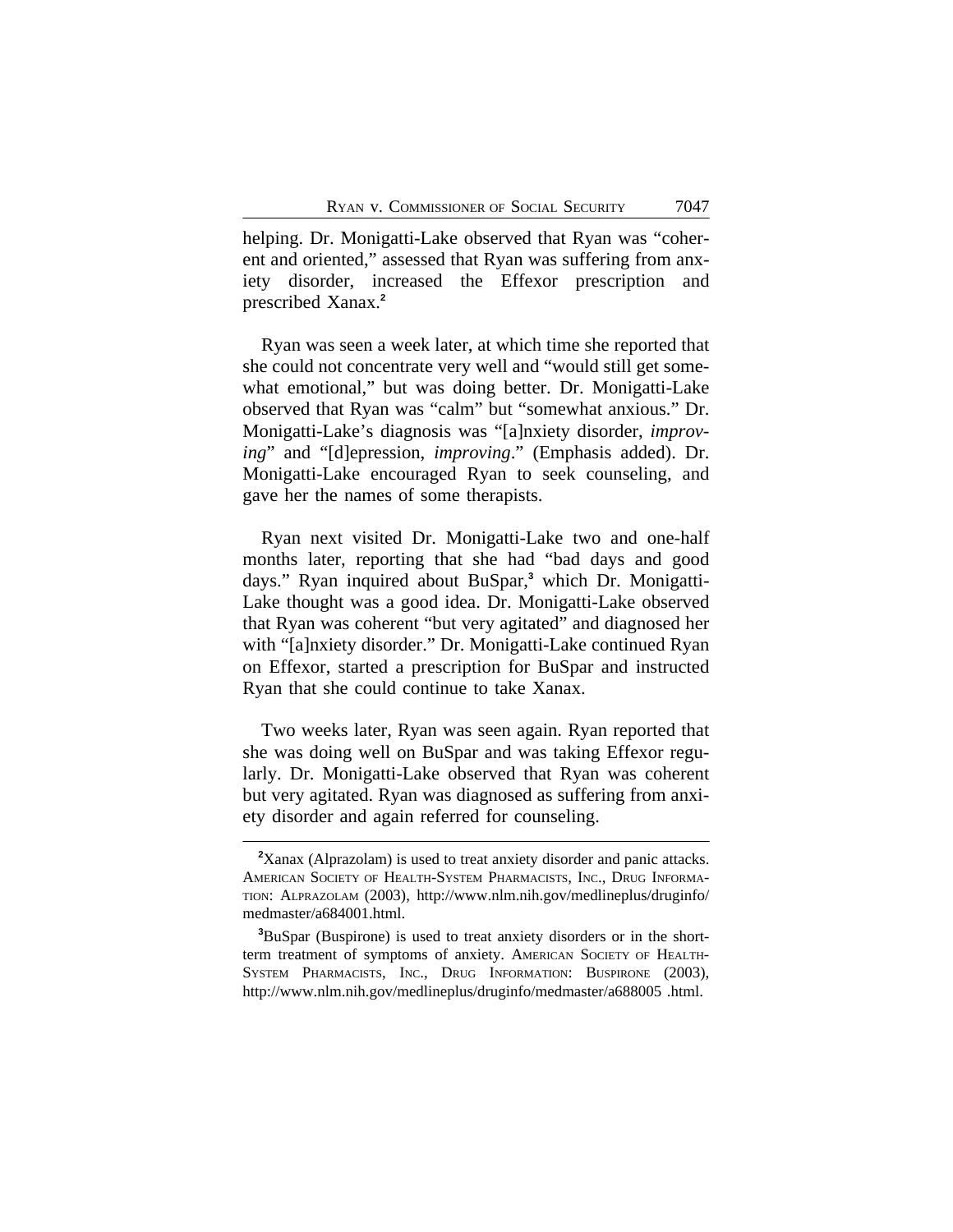Approximately three weeks later, Dr. Monigatti-Lake assessed Ryan with anxiety disorder. Ryan reported that she was continuing to take her medications, had not yet contacted a counselor, was going out for two to three hours and was working in the garden. Although Dr. Monigatti-Lake referred Ryan to the Department of Social Services approximately one month later, she did not opine that Ryan was disabled. Approximately six weeks later, during a follow-up visit for knee surgery, Dr. Monigatti-Lake noted that Ryan had "quite a bit of anxiety" but was tolerating it "fairly well." Dr. Monigatti-Lake diagnosed "anxiety disorder, *improving*." (Emphasis added).

Over seven months later, Dr. Monigatti-Lake saw Ryan, observing that Ryan was calmer than normal. Dr. Monigatti-Lake continued to diagnose anxiety disorder. Three weeks later, Dr. Monigatti-Lake noted that Ryan was "slightly less anxious." Dr. Monigatti-Lake diagnosed "anxiety disorder, *slowly improving*." (Emphasis added). Over seven months later, Dr. Monigatti-Lake diagnosed Ryan with chronic depression and anxiety. A visit four months later reflected no indication of anxiety or depression.

Dr. Monigatti-Lake's final notation approximately five months later stated that Ryan was still suffering from "occasional panic attacks." At that time, Ryan reported that she was "still trying to get disability benefits."

In summary, from December 14, 1999, through June 13, 2002, Dr. Monigatti-Lake diagnosed Ryan with anxiety, depression and panic attacks and noted continuous improvement. Not once during that period did Dr. Monigatti-Lake opine that Ryan was disabled, unable to work or agoraphobic.

In May, 2000, during the time she was being treated by Dr. Monigatti-Lake, Ryan underwent a psychiatric evaluation by Dr. Rajinder Randhawa. Dr. Randhawa concluded that Ryan "does have the ability to perform and understand simple,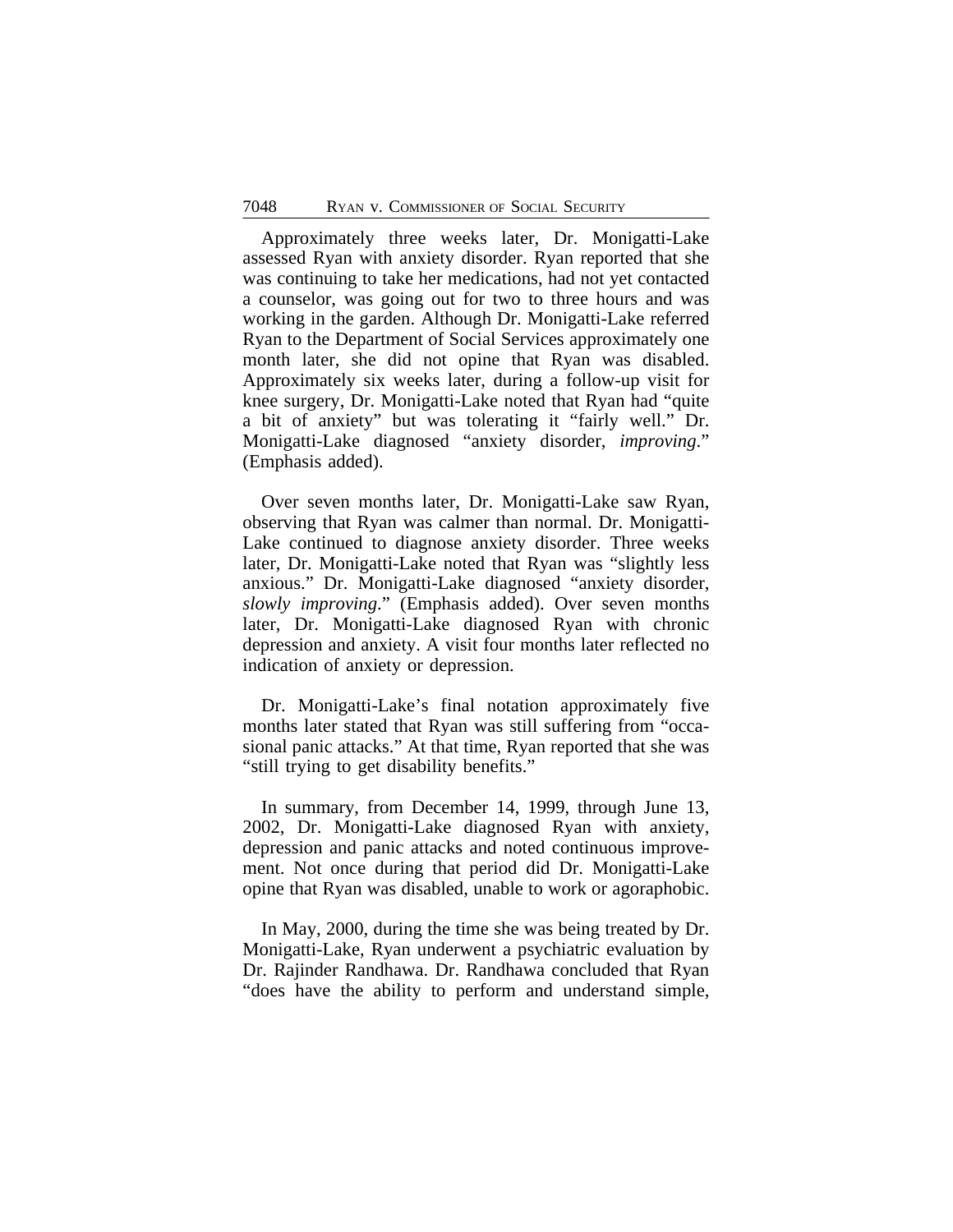repetitive, detailed and complex tasks which she is likely to use [sic] interest in due to lack of motivation and initiative and limited desires *at present* due to continuing depression and extreme anxiety at times." (Emphasis added). Dr. Randhawa's assessment that Ryan would be unable "to maintain regular attendance in the workplace" was limited to that particular moment in time. In fact, he predicted that "[i]f she gets psychotherapy along with aggressive psychiatric treatment in terms of anti-anxiety and an anti-depressant medication in appropriate and adequate dosages[,] . . . [h]er condition is likely to improve" and she could return to work.

Drs. Harman and Harrison, consulting physicians, made the following functional assessment between June and October, 2000: "with continued [treatment] anticipate able to do complex in low public [sic] with moderate impairments in ability to sustain [concentration and attention] [persistence and pace] and ability to complete regular work-week without interruption from her [psychological symptoms]." This assessment was entirely consistent with Dr. Randhawa's opinion that although Ryan was *presently* "unable to maintain regular attendance in the workplace[,] [h]er condition was *likely to improve*." (Emphasis added).

On August 4, 2000 (between the times of Dr. Randhawa's assessment and the completion of the Harman-Harrison assessment), Ryan was seen for a lesion on her leg. During that visit, she did not report any anxiety-related symptoms.

In December, 2000, Ryan was examined by Dr. Espino. Dr. Espino noted a history of anxiety disorder, and completed a functional capacity assessment. Although he listed several restrictions with regard to physical activity, his only reference to Ryan's psychological impairments was to state that she "clearly needs to be on her medication for anxiety."

On December 24, 2002, Ryan was seen by Colleen McKinnon, a licensed social worker with the Nevada County Behav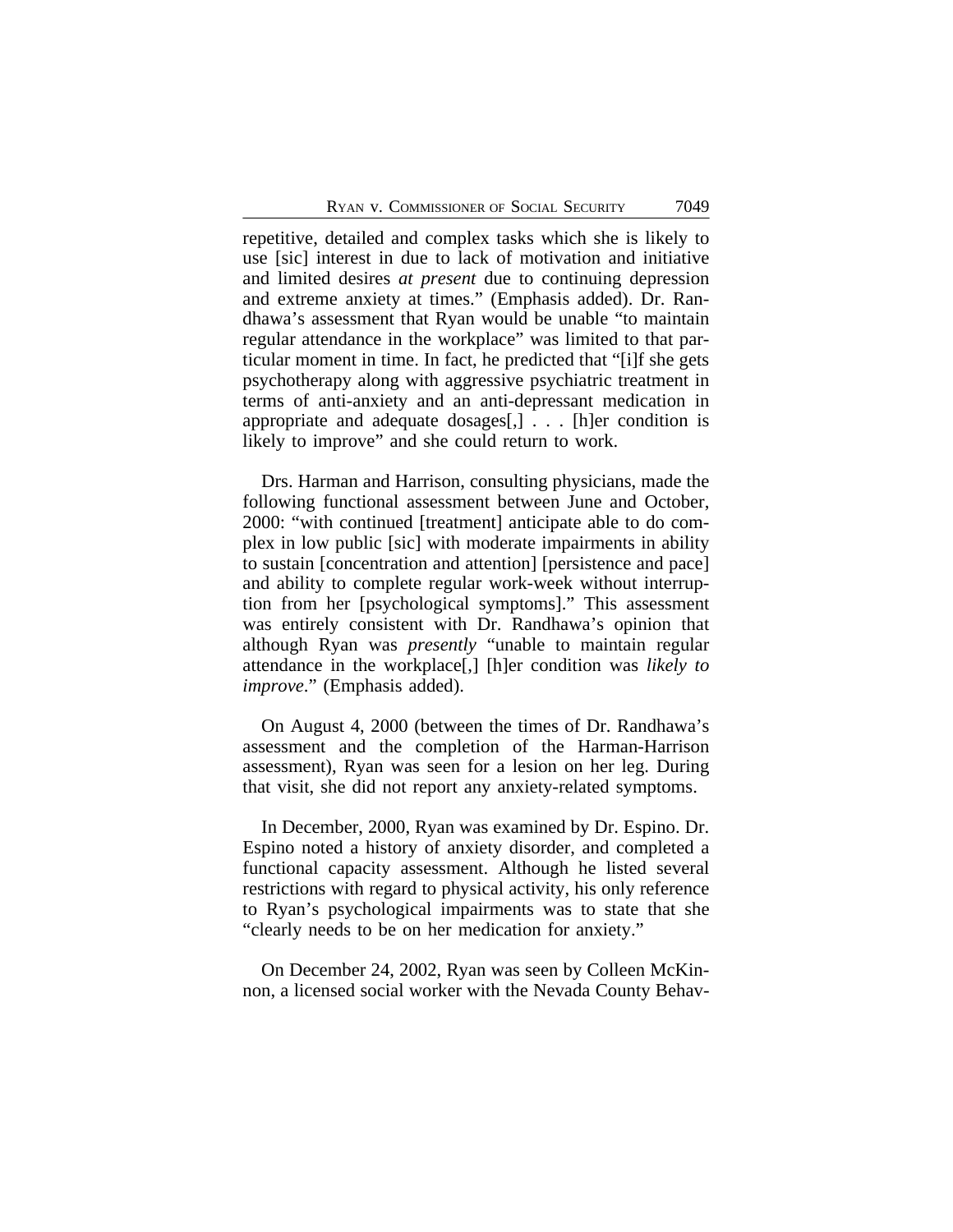ioral Health Department, who noted a history of anxiety disorder and major depression.

Ryan's final examination was done by Dr. Crisp, a physician with the Nevada County Behavioral Health Department. Ryan reported that she could relax at home but got anxious when she went out. Taking Ryan's report at face value, Dr. Crisp diagnosed her with major depression with agoraphobia and anxiety.

Ignoring the lack of a finding of disability by any of the medical providers, the majority opinion discounts the substantial evidence supporting the Administrative Law Judge's (ALJ) denial of benefits. The majority opinion rests on the ALJ's rejection of Dr. Randhawa's observation that Ryan "would have difficulty maintaining regular attendance in the workplace due to anxiety and depression and due to interruptions from her psychiatric conditions[,]" and on the ALJ's discounting of Dr. Crisp's diagnosis of agoraphobia. *See* Majority Opinion at pages 7040-45.

In reviewing this matter, it is important to clarify the standard of review. In Social Security cases, we employ a hierarchy of deference to medical opinions depending on the nature of the services provided. We "distinguish among the opinions of three types of physicians: (1) those who treat the claimant (treating physicians); those who examine but do not treat the claimant (examining physicians); and those who neither examine nor treat the claimant (nonexamining physicians)." *Lester v. Chater*, 81 F.3d 821, 830 (9th Cir. 1996) (footnote reference omitted). A treating physician's opinion is entitled to more weight than an examining physician's opinion, and an examining physician's opinion is entitled to more weight than a nonexamining physician's opinion. *See id*. As applied to this case, Dr. Monigatti-Lake's opinion was entitled to the most weight due to her status as treating physician. Acceptance of Dr. Monigatti-Lake's opinion over that of Drs. Randhawa and Crisp, examining physicians, would be entirely consistent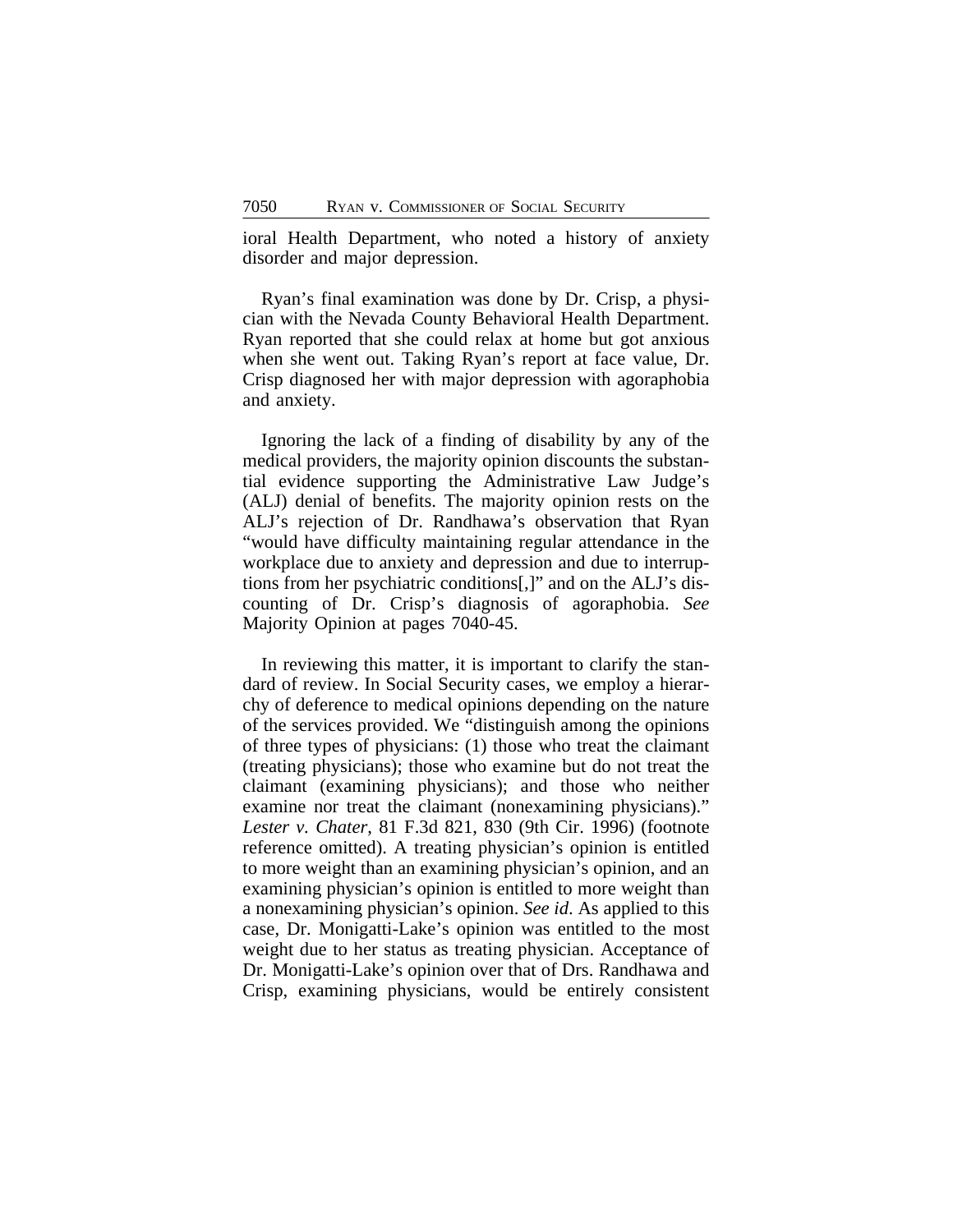with our governing precedent. *See Thomas v. Barnhart*, 278 F.3d 947, 957 (9th Cir. 2002) (noting the deference given to a treating physician's opinion). Indeed, crediting the opinions of Drs. Randhawa and Crisp over that of Dr. Monigatti-Lake absent "specific and legitimate reasons supported by substantial evidence in the record" would directly contravene our precedent. *Lingenfelter v. Astrue*, 504 F.3d 1028, 1038 n.10 (9th Cir. 2007) (citations omitted). Yet that is precisely what a majority of the panel concludes that the ALJ should have done and does itself. I respectfully disagree because the record does not support crediting the opinion of those examining doctors over the treating doctor.

An examination of the record reveals that Dr. Monigatti-Lake, Ryan's treating physician, never opined that Ryan was unable to work or would "have difficulty maintaining regular attendance in the workplace" as a result of her improving anxiety disorder and treatable depression. In fact, Dr. Monigatti-Lake's final notation regarding Ryan reflected only "occasional panic attacks" and an observation that Ryan was "still trying to get disability benefits." Although this notation reflects Dr. Monigatti-Lake's awareness of the possibility of a disability diagnosis, she did not in any way indicate that Ryan's conditions were disabling, although she had treated those conditions for a period in excess of two and one-half years.

A comparison of the medical records of the treating physicians from December 14, 1999, through June 13, 2002, with the records of Dr. Randhawa, a one-time examining physician, reveals a conflict to the extent of Dr. Randhawa's opinion that Ryan would "have difficulty maintaining regular attendance in the workplace." Indeed, Dr. Monigatti-Lake's notes indicate the opposite expectation. Dr. Monigatti-Lake expressly noted on several visits that Ryan's condition was improving, with her final notation referencing only "occasional panic attacks."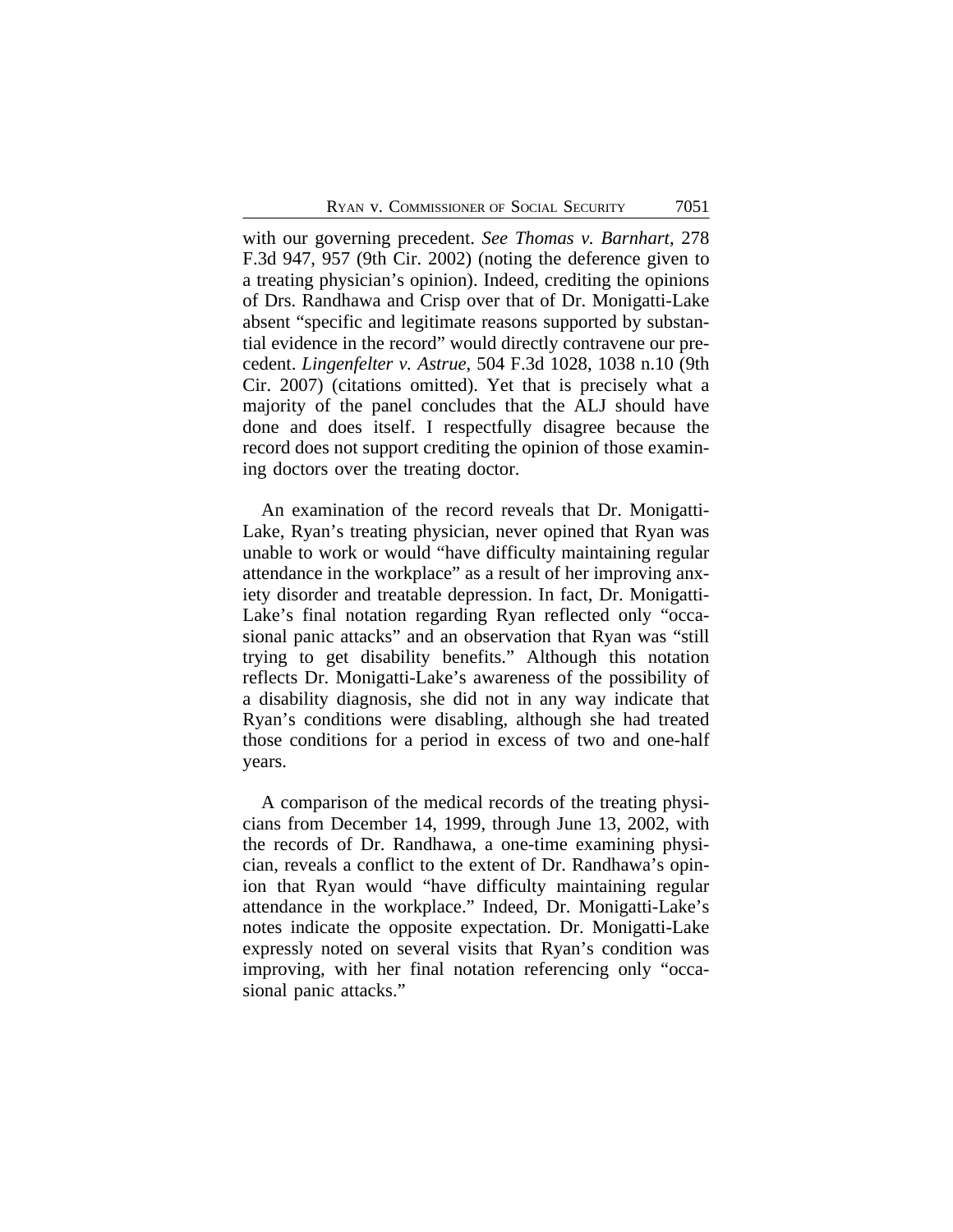Given the conflict in the record between the treating physician's observation of a non-disabling, improving condition and the examining physician's opinion that Ryan's condition disabled her from regular attendance at work, it fell to the ALJ to resolve the conflict. *See Edlund v. Massanari*, 253 F.3d 1152, 1156 (9th Cir. 2001). Resolving the conflict in favor of the treating physician's observations was eminently proper. Indeed, "[w]here the evidence can reasonably support either affirming or reversing the decision, [this Court] may not substitute [its] judgment for that of the Commissioner." *Parra v. Astrue*, 481 F.3d 742, 746 (9th Cir. 2007) (citation omitted). Yet that is precisely what the majority does by selectively crediting the opinion of examining doctors over that of a long-term treating doctor. The majority opinion states that nothing in the record indicates that Dr. Monigatti-Lake expressed an opinion that Ryan was capable of maintaining a regular work schedule. *See* Majority Opinion, p. 7044 n.6. However, Dr. Monigatti-Lake's notations of continuing improvement are the very antitheses of a disability. *See, e.g. Rollins v. Massanari*, 261 F.3d 853, 856 (9th Cir. 2001) (recognizing the inherent conflict between an observation of improvement and a finding of disability); *see also Johnson v. Shalala*, 60 F.3d 1428, 1433 (9th Cir. 1995) (same).

The majority opinion takes issue with the ALJ's decision to give less weight to Dr. Randhawa's assessment because it was "based more upon the claimant's subjective complaints which are not fully supported in the record." However, this conclusion by the ALJ is amply supported by the record. Dr. Randhawa's conclusion that Ryan could not maintain regular attendance was explicitly predicated on the following statements: "[Ryan] *said* it is very difficult for her to even grow up [sic] an application as she starts having severe palpitations. Cold sweat and extreme anxiety and now *she feels* like she is going to pass out." (Emphases added). Dr. Randhawa did not connect his conclusion to any objective medical findings or observations. Rather, as the ALJ correctly noted, these quintessentially subjective complaints are not a sufficient basis of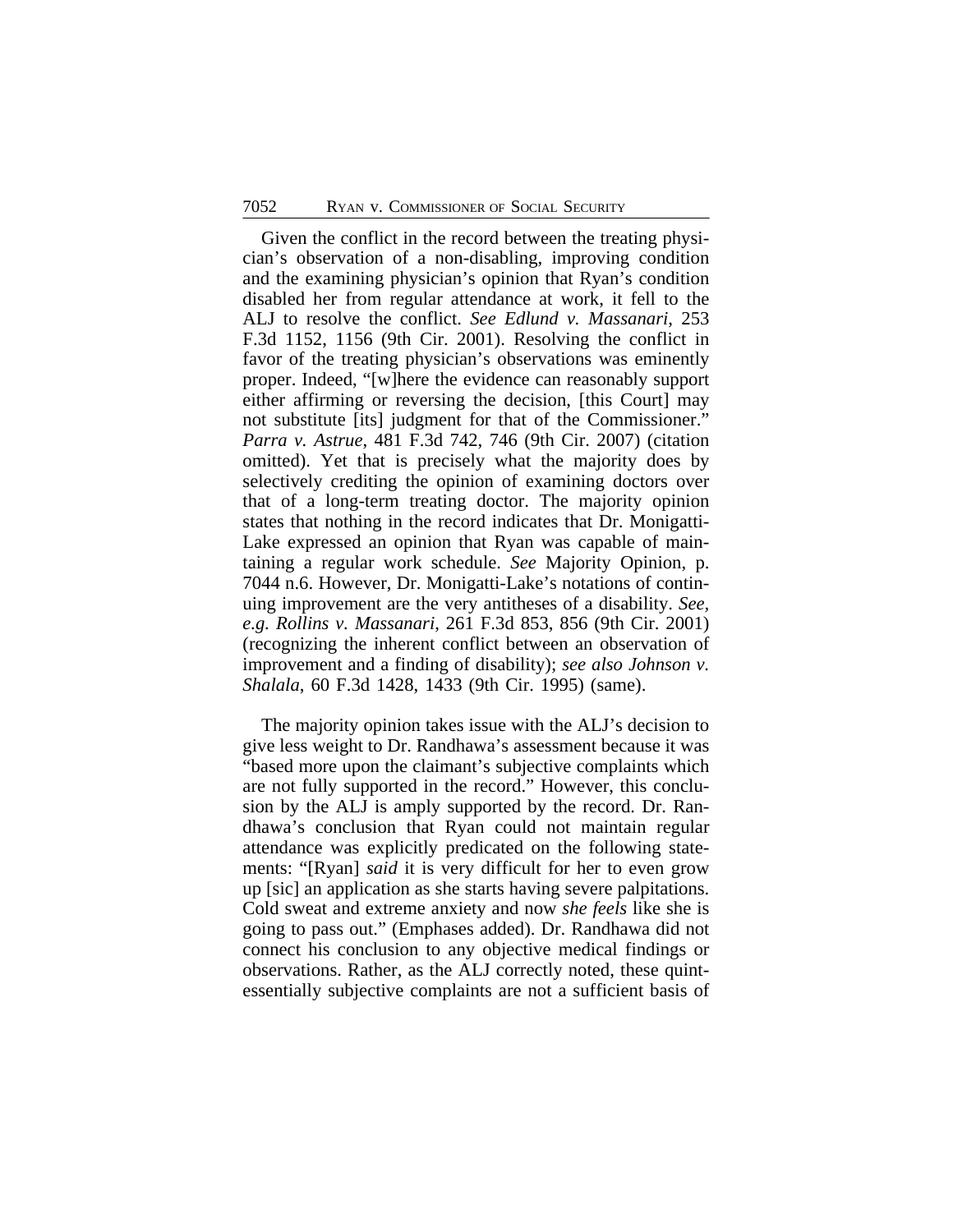support for a disability determination. One need look no further than the case cited by the majority, *Bayliss v. Barnhart*, 427 F.3d 1211 (9th Cir. 2005) for guidance. In *Bayliss* we specifically ruled that substantial evidence supports the ALJ's decision not to rely on a medical opinion based on subjective complaints rather than clinical evidence. *See id*. at 1217. Like the doctor in *Bayliss*, Dr. Randhawa did not link his opinion to any clinical findings. Rather, he referenced only Ryan's subjective complaints. In such a circumstance, the ALJ's decision to give less weight to Dr. Randhawa's medical opinion is in accord with our precedent. *See id*.

The majority opinion also criticizes the ALJ's reliance on Dr. Monigatti-Lake's treatment records. In the majority's view, a diagnosis of "anxiety disorder" and/or "depression" by Dr. Monigatti-Lake obviates any conflict between Dr. Randhawa's opinion that Ryan would be unable to maintain regular attendance in the workplace and Dr. Monigatti-Lake's observations of improving functional capacity. However, a diagnosis of anxiety disorder or depression is a far cry from a finding of disability. In fact, millions of people work every day while being treated for anxiety disorder and/or depression. *See, e.g.,* Lynn Elinson, Patricia Houck, Steven C. Marcus and Harold Alan Pincus, *Depression and the Ability to Work*, PSYCHIATRIC SERV. 55, 29-34 (2004), *available at* http:// www.ps.psychiatryonline.org/cgi/content/full/55/1/29 ("Depression treatment has . . . been shown to be cost-effective, to keep depressed persons employed, and to improve the productivity of depressed persons who are already working.") (footnote references omitted).

More to the point, the reason a treating physician's opinion is weighed more heavily is because the treating physician has a sustained relationship with the patient and is more likely to have a complete and accurate grasp of the patient's medical condition. *See Smolen v. Chater*, 80 F.3d 1273, 1285 (9th Cir. 1996); *see also* 20 C.F.R. § 404.1527(d)(2). Yet the majority discounts the long-term medical record developed by the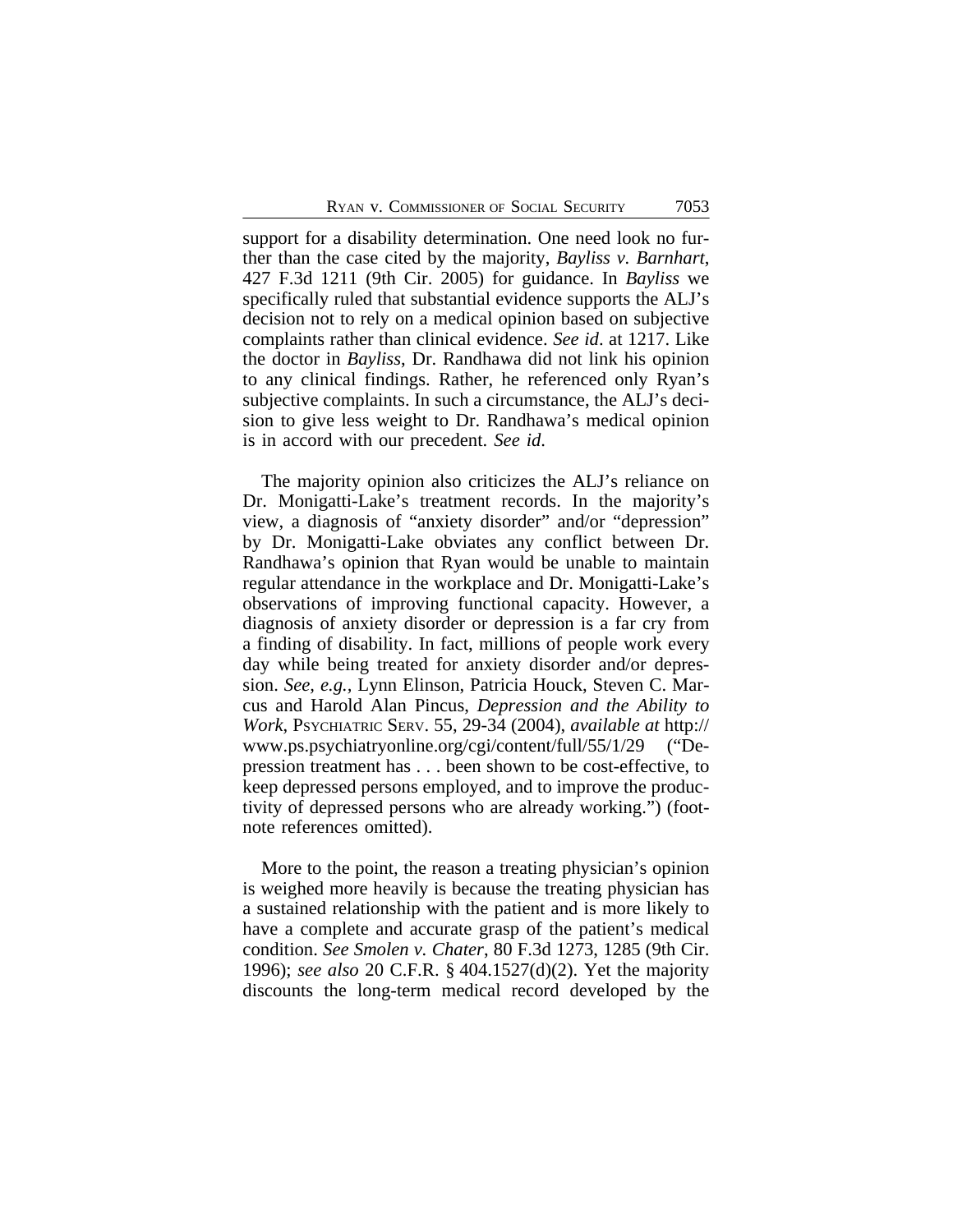treating physician Dr. Monigatti-Lake in favor of a conflicting medical opinion predicated on a single visit. This conclusion turns our Social Security jurisprudence on its head. Conflict arose when the examining physician, Dr. Randhawa, used Ryan's subjective complaints to opine that she was unable to maintain regular attendance at work even though the treating physician consistently noted that Ryan was coping fairly well with her conditions. It was entirely within the ALJ's purview to resolve the conflict. *See Edlund*, 253 F.3d at 1156.

In an effort to bolster its unjustifiable reliance on the onetime examination of Dr. Crisp to support a diagnosis of agoraphobia, the majority opinion cites *Regennitter v. Commissioner*, 166 F.3d 1294, 1299 (9th Cir. 1999). However, that case is readily distinguishable. In *Regennitter*, the later physician added diagnoses of post-traumatic stress disorder and nightmare disorder to the related diagnoses of major depression and panic disorder made by both doctors. *See id*. In this case, both Drs. Monigatti-Lake and Randhawa diagnosed anxiety disorder and depression. Dr. Crisp was the only medical provider in the entire record who diagnosed agoraphobia. Contrary to the majority's assertion, this diagnosis was not only at odds with that of the treating physician, it was at odds with the entire medical record, providing ample support for the ALJ's decision to give it less weight. *See Thomas*, 278 F.3d at 957. In addition and as the ALJ noted, the diagnosis was predicated on Ryan's statements that she "was extremely anxious . . . when she leaves home" and that "she has trouble even going to the grocery store." As we have repeatedly held, an ALJ may discount a medical opinion that relies on subjective statements rather than clinical findings. *See Tonapetyan v. Halter*, 242 F.3d 1144, 1149 (9th Cir. 2001).

The majority's citation to *Young v. Heckler*, 803 F.2d 963, 968 (9th Cir. 1986) is inapposite. Reliance on *Young* would be appropriate if the evidence in the record reflected that Ryan's condition was "progressively deteriorating." *Id*. However, the medical record in this case is to the contrary. The